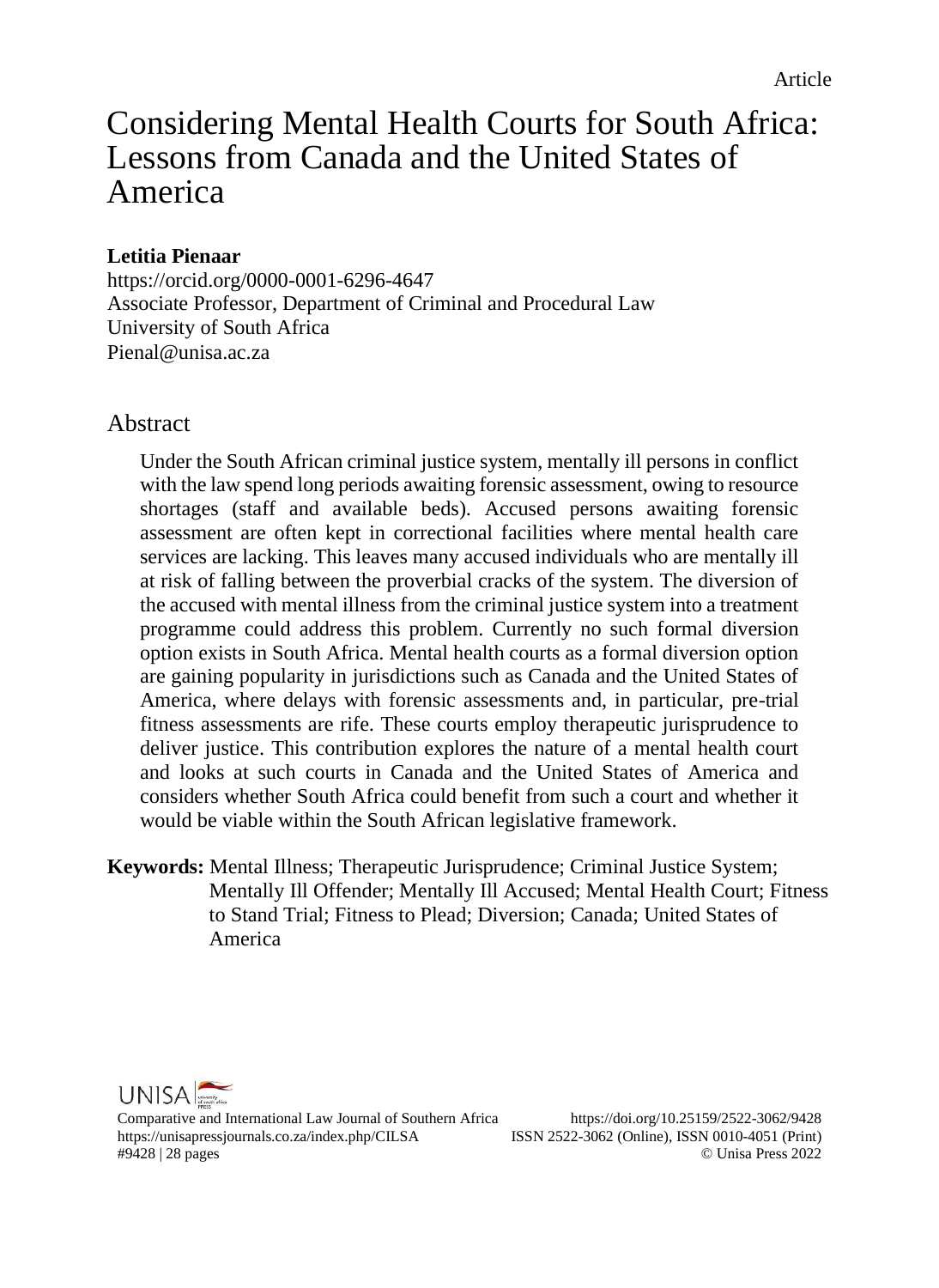## Introduction

Mental illness can affect an accused's fitness to stand trial and his/her criminal capacity. Fitness to stand trial is a pre-trial issue whereas criminal capacity is relevant for the purposes of sentencing. The focus of this article is primarily on fitness to stand trial, which is determined by mental health professionals during a court-ordered forensic assessment,<sup>1</sup> after which the court may find the accused either fit or unfit to stand trial.<sup>2</sup> Should the accused be found unfit to stand trial, the court may order that he/she be treated in a psychiatric hospital. There will be no trial until the accused regains his/her fitness.<sup>3</sup> However, a finding of fitness does not imply that the accused is not mentally ill. In fact, most accused persons sent for fitness assessments in South Africa, Canada and the United States of America (USA) are found fit to stand trial<sup>4</sup> even though many are diagnosed with a mental illness.<sup>5</sup> Such an accused is 'fit to stand trial but mentally ill.' The Criminal Procedure Act 51 of 1977 (CPA) does not cater for such a category. This accused is often being detained in prison awaiting trial after the forensic assessment, with little or no mental health support.

The mental health of an accused generally deteriorates during contact with the criminal justice system.<sup>6</sup> Therefore, the provision of mental health support during this time is essential but is seriously lacking in South African correctional facilities. To aid in the provision of mental health care services to those in need thereof, pre-trial diversion away

<sup>1</sup> CPA 51 1977 s 79.

<sup>2</sup> CPA ch 13 regulates the position regarding mentally ill accused persons. S 77 specifically deals with fitness to stand trial.

<sup>3</sup> CPA s 77(7). Also see Fawzia Cassim, 'The Accused Person's Competency to Stand Trial—a Comparative Perspective' (2004) 45 (1) Codicillus 17 at 20.

<sup>4</sup> See Tiaan Schutte, '"Single" Versus "Panel" Appointed Forensic Mental Observations: Is the Referral Process Ethically Justifiable' (2013) 6(2) South African Journal of Bioethics and Law 64 at 67 for the position in South Africa. See Roy O'Shaughnessy, 'AAPL Practice Guideline for the Forensic Psychiatric Evaluation of Competence to Stand Trial: Canadian Legal Perspective' (2007) 35 (4) The Journal of the American Academy of Psychiatry and the Law 505 at 507 for the position in Canada. Also see Christopher Slobogin, Arti Rai and Ralph Reisner, *Law and the Mental Health System Civil and Criminal Aspects* (5th edn, West 2008) 1020 for the position in the USA.

<sup>5</sup> This is arguably because there is a very low threshold to determine fitness to stand trial. This is especially the case in South Africa and the USA. See Letitia Pienaar 'Low-threshold Fitness Test in South Africa and the USA: Consequences for the Fit but Mentally Ill Accused' (2019) 52(1) CILSA 126–42 where the fitness tests applied in South Africa and the USA are compared.

<sup>6</sup> In *Phuneuf v Ontario* 2010 ONCA 901 para 28 the Ontario Court of Appeal stated that: 'There can be no doubt that the incarceration of mentally ill persons in a jail setting risks further deterioration of their mental state and potentially places them at real risk of physical harm.' Also see Natasha Bakht, 'Problem Solving Courts as Agents of Change' (2005) 50 Criminal Law Quarterly 224 at 245 where it is stated that prisons are not always equipped to deal with the needs of mentally ill persons as they lack staff with the necessary training. See further Robert Bernstein and Tammy Seltzer, 'Criminalization of People with Mental Illness: The Role of Mental Health Courts in System Reform' (2003) 7 (1) DCL Review 143 at 145 who point out that, in addition to the deterioration of the mental condition of the accused, mentally ill incarcerated persons are at a higher risk of assault and intimidation by other inmates.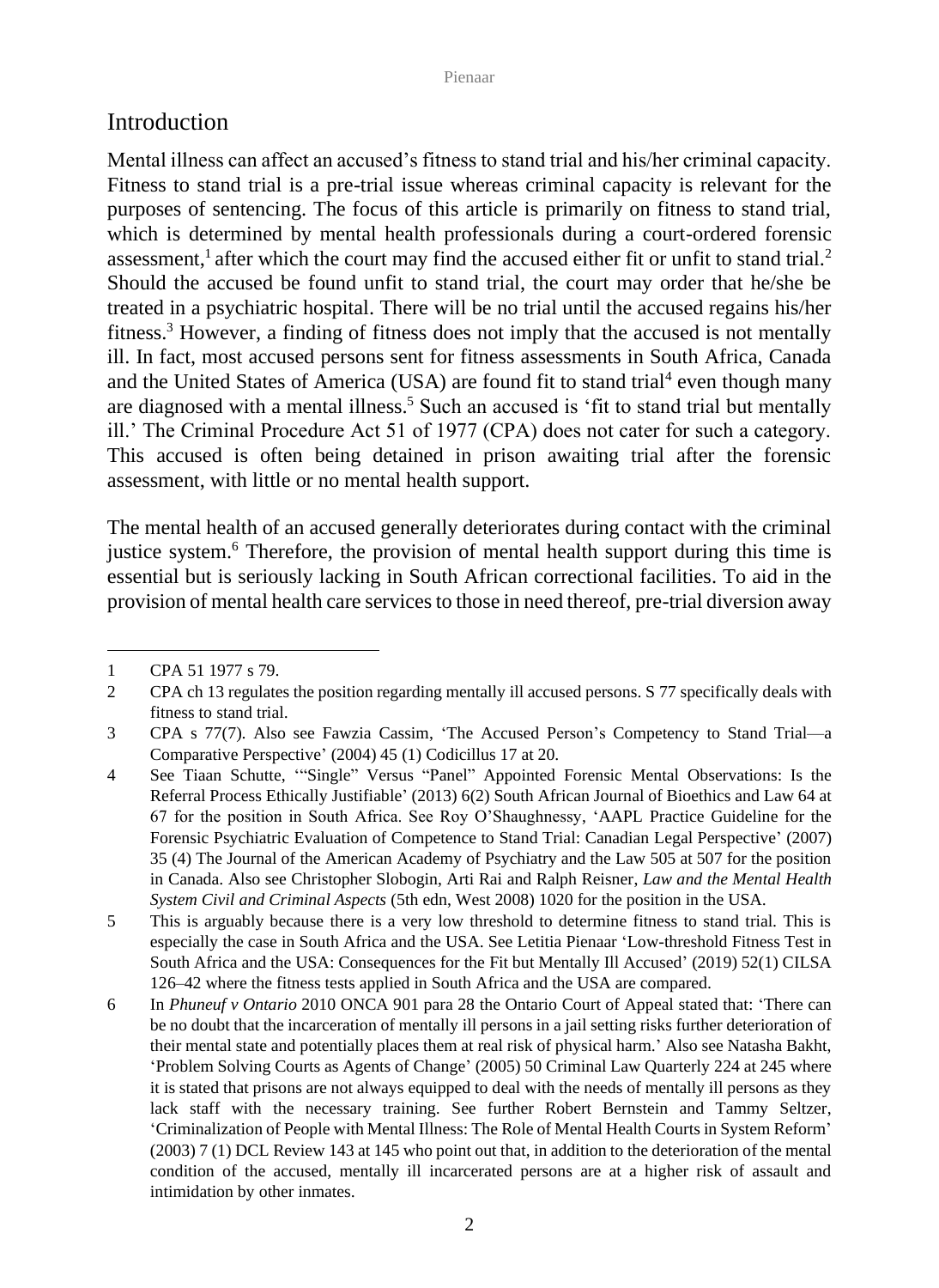from the criminal justice system into treatment could be considered as an alternative to the traditional criminal justice process. Considering diversion is apt as the Department of Correctional Services shifted its focus from punishment to rehabilitation.<sup>7</sup>

In this article, selected issues surrounding the fit, but mentally ill accused in the South African criminal justice system will be explored. Formal diversion of accused persons from the criminal justice system is explored as a means to ensure that mental health treatment is provided where needed. A formal diversion option that has gained popularity in recent times is the Mental Health Court.<sup>8</sup> The nature of these courts in Canada and the USA are explored, since their workings are well documented. The focus on these two jurisdictions was motivated by the fact that the reasons for establishing these courts are particularly relevant to the South African context, as will be elucidated in this contribution. The possibility of establishing a South African Mental Health Court is explored. The procedural dynamics of these courts are not considered here as these warrant a separate discussion.

## The Mentally Ill Accused in the South African Criminal Justice System

## **Introduction**

Mental illness is increasingly prevalent in South African society,<sup>9</sup> but it is, however, difficult to establish the exact number of accused persons so afflicted in the South African criminal justice system, since it often goes undetected among detained individuals<sup>10</sup> and frequently only comes to light when a court-ordered forensic assessment is carried out.

<sup>7</sup> See Department of Correctional Services *White Paper on Remand Detention Management in South Africa* (Department of Correctional Services 2014) [<https://www.gov.za/sites/default/files/gcis\\_document/201607/white-paper-remand-detention](https://www.gov.za/sites/default/files/gcis_document/201607/white-paper-remand-detention-management-south-africaa.pdf)[management-south-africaa.pdf>](https://www.gov.za/sites/default/files/gcis_document/201607/white-paper-remand-detention-management-south-africaa.pdf) accessed 14 June 2019. This sets out the goals of the South African Department of Correctional Services for the next twenty years, commencing 2005.

<sup>8</sup> These courts have been established in, inter alia, New Zealand, Australia, Canada and the USA. See Elizabeth Richardson, Katey Thom and Brian McKenna, 'The Evolution of Problem-solving Courts in Australia and New Zealand: A Trans-Tasman Comparative Perspective' In Richard Wiener and Eve Brank (eds), *Problem Solving Courts: Social Science and Legal Perspectives* (Springer Science and Business Media 2014) 185–210. Also see Suzanne Coghlan and Scott Harden, 'The Queensland Mental Health Court: A Unique Model' (2019) 16(4) BJ Psych Int 86–89. For a discussion of mental health courts in Canada and the USA, see Richard Schneider, Hy Bloom and Mark Heerema, *Mental Health Courts—Decriminalizing the Mentally Ill* (Irwin Law 2007).

<sup>9</sup> Barbara Simpson and Jennifer Chipps, 'Mental Health Legislation: Does it Protect the Rights of People with Mental Health Problems?' (2012) 48(1) Social Work 47. According to Adolph Landman and Willem Landman, *A Practitioner's Guide to the Mental Health Care Act* (Juta 2014) 4, 16.5 per cent of the adult population in South Africa suffers from a mental illness.

<sup>10</sup> This could be attributed to the fact that mentally ill remand detainees are often detained without any reference to mental health, even for those known to have a mental illness who should be receiving medication. See Department of Correctional Services *Discussion Document on Management of*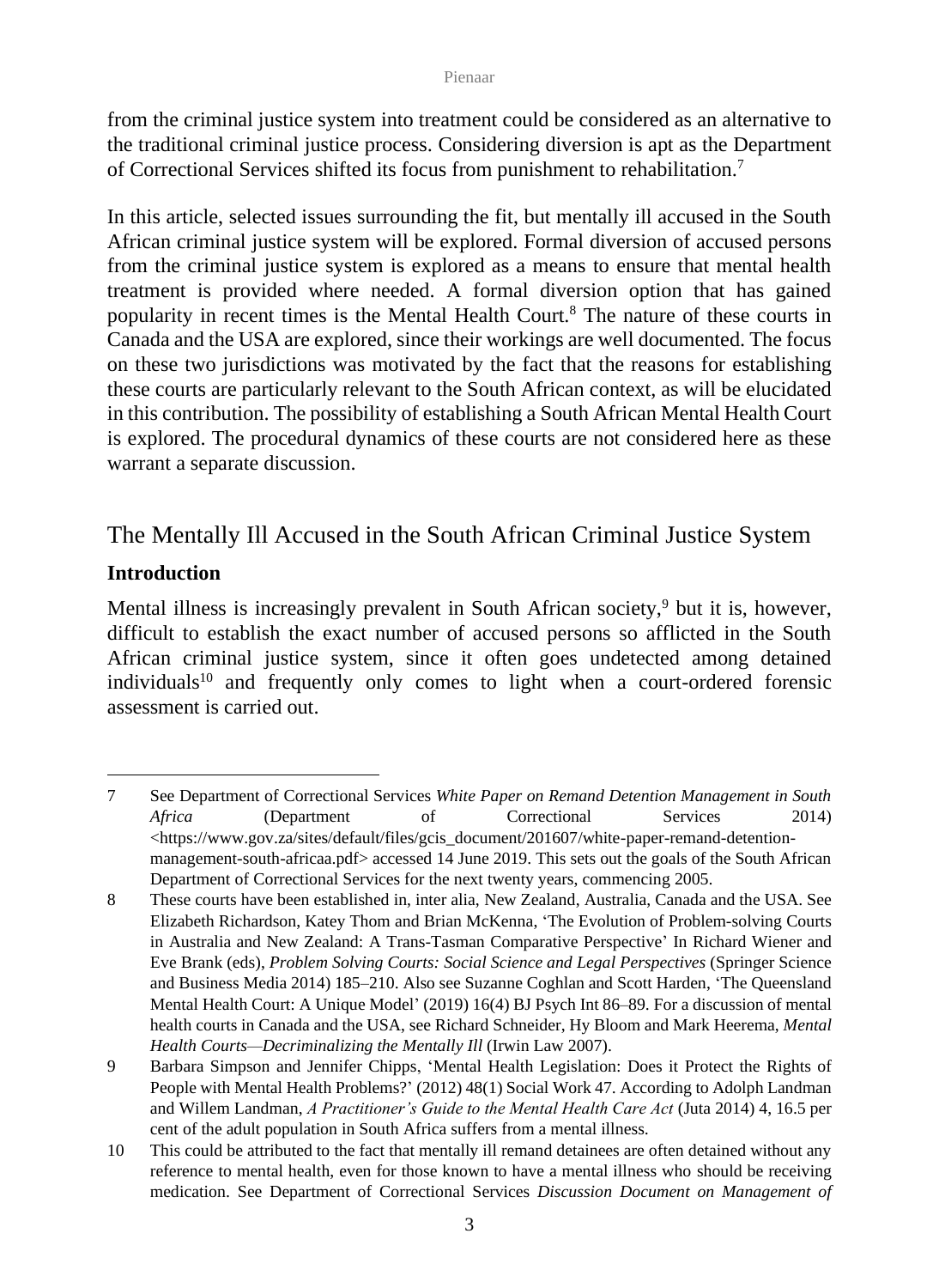Chapter 13 of the CPA<sup>11</sup> provides for a court-ordered forensic assessment to determine the accused's fitness to stand trial. Currently, there are severe delays with forensic assessments in South Africa owing to a shortage of available beds and staff at licenced facilities where assessments may be conducted.<sup>12</sup> An accused could wait several months for a bed to become available.<sup>13</sup> Such delays cause the accused with suspected mental illness to remain in the criminal justice system for longer periods, $14$  which suggests that the system's capacity is inadequate to cater for such individuals. The prolonged contact of the mentally ill accused with the criminal justice system has a negative impact on the accused.

Should an accused be found unfit to stand trial on account of mental illness, the court can make an order under section 77 of the CPA, which includes either treatment in a psychiatric hospital or release, depending on the circumstances.<sup>15</sup> Accused persons with mental illness are, however, often found fit to stand trial. This fit, but mentally ill accused's trial proceeds without any mental health support or any further consideration of the mental illness during the trial (unless he/she raises the insanity defence).

*Remand Detainees in South Africa* (Department of Correctional Services 2013) <https://www.yumpu.com/en/document/view/4539584/management-of-remand-detainees-in-southafrica-dcs-home> accessed 20 June 2019.

<sup>11</sup> This chapter consists of ss 77, 78 and 79 where s 77 contains provisions regarding fitness to stand trial, s 78 contains provisions regarding criminal capacity and s 79 contains provisions regarding the forensic assessment process to determine either fitness to stand trial and/or criminal capacity.

<sup>12</sup> Anthony Pillay, 'Could *S v Pistorius* Influence Reform in the Traditional Forensic Mental Health Evaluation Format?' (2014) 44(4) South African Journal of Psychology 377 at 378 points out that there are few psychiatrists in South Africa and even fewer who specialise in forensic psychiatry. There are only ten licenced facilities across South Africa where court ordered forensic assessments may be conducted. Also see Anthony Pillay, 'Competency to stand trial and criminal responsibility examinations: are there solutions to the extensive waiting list?' (2014) 44(1) South African Journal of Psychology 48 51.

<sup>13</sup> See *S v Pedro* 2015 1 SACR 41 (WCC) where the accused had to wait for many months before a bed for observation became available at Valkenberg hospital. In *S v Vika* (14519) 2014 ZAWCHC 155 (14 October 2014) (unreported) the accused had to wait eleven months for an available bed at Valkenberg hospital. In *S v Dlali* (3/2015) 2015 ZAECBHC 2 (27 February 2015) (unreported) it took seven months for a bed at the Fort England psychiatric hospital to became available. Also see *De Vos v Minister of Justice and Constitutional Development* 2015 (9) BCLR 1026 (CC) where the shortage of beds in psychiatric facilities is accepted as common cause.

<sup>14</sup> Especially since accused persons with mental illness are often denied bail. See Schutte (n 4) 67 who stated that the presence of a mental illness rather than the seriousness of the charges, appeared to be the deciding factor as to whether bail should be granted or not.

<sup>15</sup> CPA s 77(6)(a)(i)(aa) provides for treatment in a psychiatric hospital where the accused is charged with and found to have committed a violent offence. The Criminal Procedure Amendment Act 4 of 2017 introduced conditional and unconditional release as options of orders to be made where an accused is found unfit to stand trial. See s  $77(6)(a)(i)(dd)$  in the case of a violent offence and s 77(6)(a)(ii)(bb) and (cc) in the case of a non-violent offence. Also see in general Letitia Pienaar, 'The Unfit Accused in the South African Criminal Justice System: From Automatic Detention to Unconditional Release' (2018) 31(1) South African Journal of Criminal Justice 58–83 where a comparison is drawn between the legal position before and after the Amendment Act.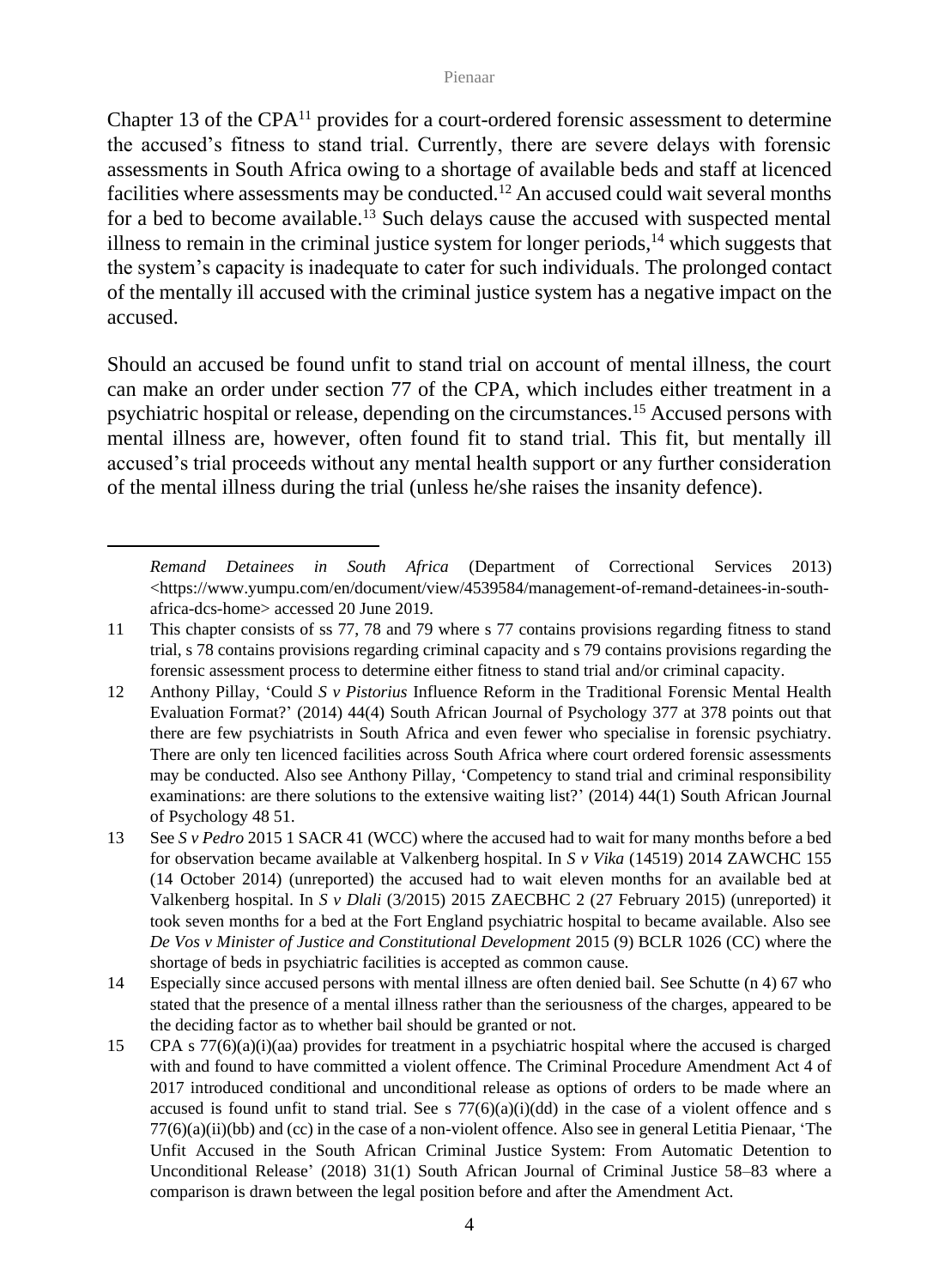A fit but mentally ill accused is often returned to custody after the forensic assessment, to await trial. The accused's mental health care needs remain and may even intensify while he/she awaits trial. As intimated earlier, mental health care services in the South African correctional setting is seriously lacking.<sup>16</sup> Accused persons with mental illness have no or limited access to mental health care treatment while they await trial in South Africa.<sup>17</sup> Since the possibility exists that the accused's mental illness will deteriorate during contact with the criminal justice system, it follows that mental health support should be provided to accused persons for the duration of their contact with the system. The South African Department of Correctional Services does try to address this problem by fast-tracking forensic assessments.<sup>18</sup> These initiatives, however, are reported to be ineffective due to inadequate resources in the forensic mental health care system.<sup>19</sup> Untreated mental illnesses can lead to recidivism, causing the mentally ill accused to cycle in and out of the criminal justice system, perpetuating the 'revolving door' phenomenon.<sup>20</sup> Recidivism poses a threat to public safety and contributes to prison overcrowding since these persons will be housed in prison repeatedly.

<sup>16</sup> *De Vos* case (n 13).

<sup>17</sup> ibid para 43, where it is stated that: 'It should be noted that the Correctional Services Act behoves the department of correctional services to provide psychological services to detainees with mental illnesses or intellectual disabilities. However, the uncontested evidence presented by Cape Mental Health is that prisons do not have the facilities to provide appropriate treatment and care. This evidence appears to have been accepted by the minister of health before the high court' (sic) [footnotes omitted].

<sup>18</sup> Forensic assessments are also referred to as 'mental observations.' The large number of remand detainees, among whom are accused persons with suspected mental illness, presents a huge problem to the state. See Department of Correctional Services (n 7).

<sup>19</sup> Resource shortages at facilities where forensic assessments can be conducted as well as a shortage of psychiatrists to conduct such forensic assessments. The resource shortages in South Africa are also confirmed by the Department of Correctional Services (n 10).

<sup>20</sup> Greg Denckla and Derek Berman, *Rethinking the Revolving Door* (Court Innovation 2001) [<www.courtinnovation.org/sites/default/files/rethinkingtherevolvingdoor.pdf>](http://www.courtinnovation.org/sites/default/files/rethinkingtherevolvingdoor.pdf) accessed 7 March 2019. Also, see the information in Canadian Mental Health Association, *Police and Mental Illness: Increased Interactions* (Canadian Mental Health Association, 2005) <https://www.publicsafety.gc.ca/lbrr/archives/cnmcs-plcng/cn34078-2005-1-eng.pdf> accessed 13 March 2020, where it is pointed out that persons with mental illnesses are more likely to be arrested and detained again after their release. See further Sharon Garner and Thomas Hafemeister, 'Restorative Justice, Therapeutic Jurisprudence and Mental Health Courts: Finding a Better Means to Respond to Offenders with a Mental Disorder' (2003) 60(1) Developments in Mental Health Law 1 at 4 who point out that the fact that many persons with mental illness are homeless, adds to the revolving door problem. Andrea Odegaard, 'Therapeutic Jurisprudence: The Impact of Mental Health Courts on the Criminal Justice System' (2007) 83(1) North Dakota Law Review 225 at 231 explains that the revolving door phenomenon is one of the motivations for establishing the mental health court. See further Kelly Frailing, 'The Genesis of Mental Health Courts in the USA and their Possible Applicability for the United Kingdom' (2008) 4(1) CSLR 63 at 69; Kelly Frailing, 'Issues Affecting Outcomes for Mental Health Court Participants' (2009) 5(1) CSLR 145 at 148 and Alison Read, 'Psychiatric Deinstitutionalisation in BC: Negative Consequences and Possible Solutions' 2009(1) University of British Columbia Medical Journal 25.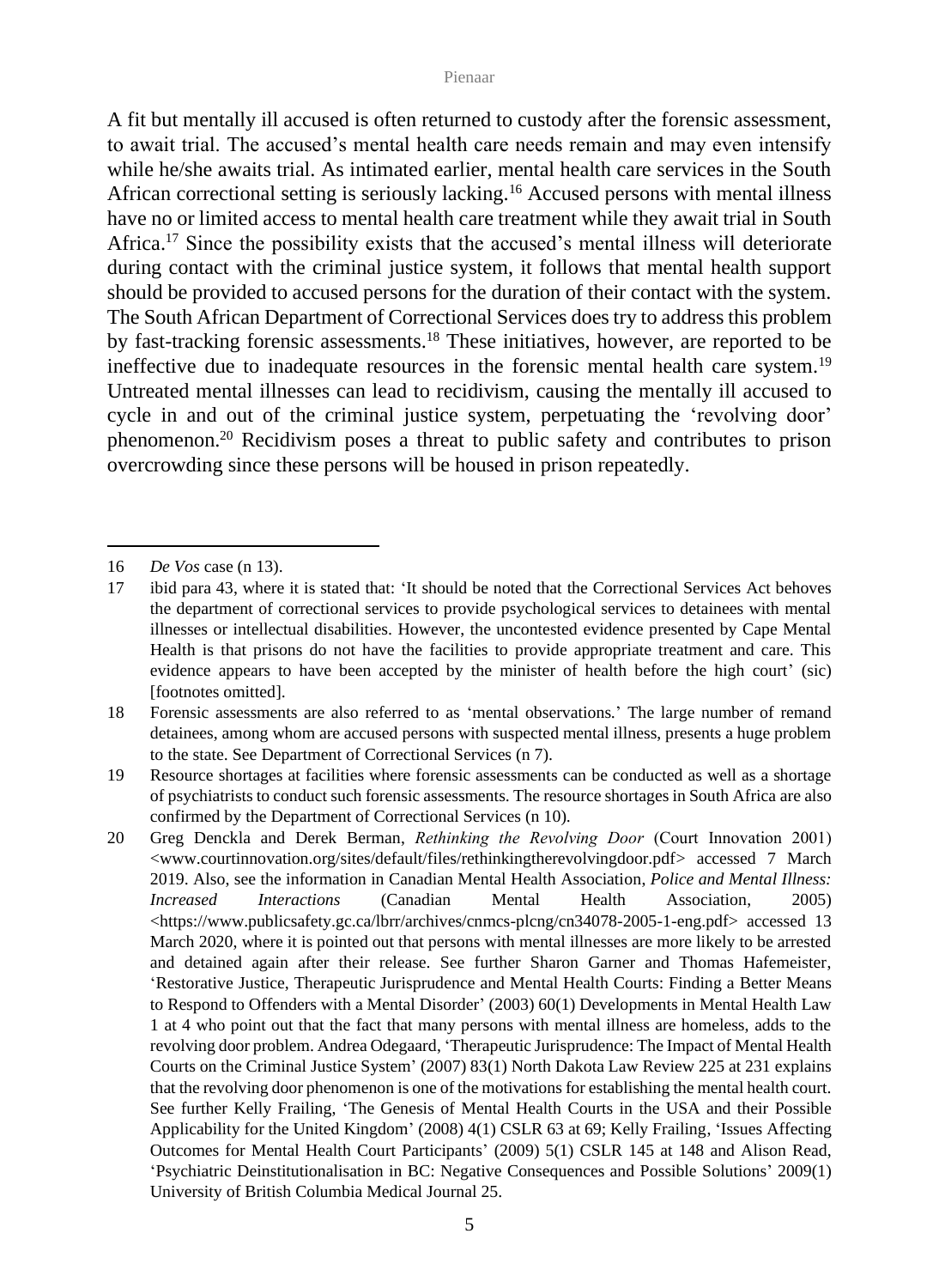Given these challenges, accused persons with mental illness should ideally be diverted away from the criminal justice system to treatment programmes where their mental illness could be identified and addressed. The concept of diversion in the South African criminal justice system is explored below.

### **Diversion of an Accused in the South African Criminal Justice System**

The idea of diverting the mentally ill away from the criminal justice system is not foreign to South African law, as traces thereof can be found in the now repealed Mental Health Act.<sup>21</sup> This Act catered for pre-arrest or pre-booking diversion,  $2^2$  where an accused is diverted away from the criminal justice system before a criminal charge is filed. A police officer could apply for a treatment order for a mentally ill person when it would be a more suitable option than to put such a person through the criminal justice system.<sup>23</sup> However, this provision was seldom used.<sup>24</sup> The Mental Health Care Act<sup>25</sup> contains a similar provision.<sup>26</sup> It allows police to take a presumably mentally ill person to the hospital for psychiatric evaluation to determine the need for further treatment.<sup>27</sup> Effectively, establishing the need for further mental health care treatment is offered as an alternative to arrest.

Pre-arrest diversion will be the most effective way in limiting the number of mentally ill persons coming into contact with the law. However, mental illness is often only detected after the accused has formally entered the criminal justice system after an arrest. Post-arrest or post-booking diversion<sup>28</sup> should be available in such instances. Such diversion takes place pre-trial.

<sup>21</sup> 18 of 1973.

<sup>22</sup> Pre-arrest or pre-booking diversion is discussed by Frank Sirotich, 'The Criminal Justice Outcomes of Jail Diversion Programs for Persons with Mental Illness: A Review of the Evidence' (2009) 37(4) J Am Acad Psychiatry Law 461 at 462. See further Schneider, Bloom and Heerema (n 8) 72–74 for a discussion on the pre-charge diversion programmes available in Canada.

<sup>23</sup> Section 14 of the Mental Health Act 18 of 1973. Also see Albert Kruger, *Mental Health Law in South Africa* (Butterworths 1980) 160. This person would then be sent for treatment at an institution by way of a reception order in terms of the Mental Health Act.

<sup>24</sup> Kruger (n 23) 160 n 70.

<sup>25</sup> 17 of 2002.

<sup>26</sup> Mental Health Care Act s 40.

<sup>27</sup> ibid s  $34(3)(b)$ . If there is no sign of mental illness after the psychiatric evaluation, the apprehended person will be discharged from the psychiatric institution unless he/she consents to further treatment. See Mental Health Care Act s 34(3)(*a*).

<sup>28</sup> The terms pre-arrest and post-arrest are clearer descriptors than pre-booking and post-booking of the stage in the South African criminal process at which the diversion option occurs.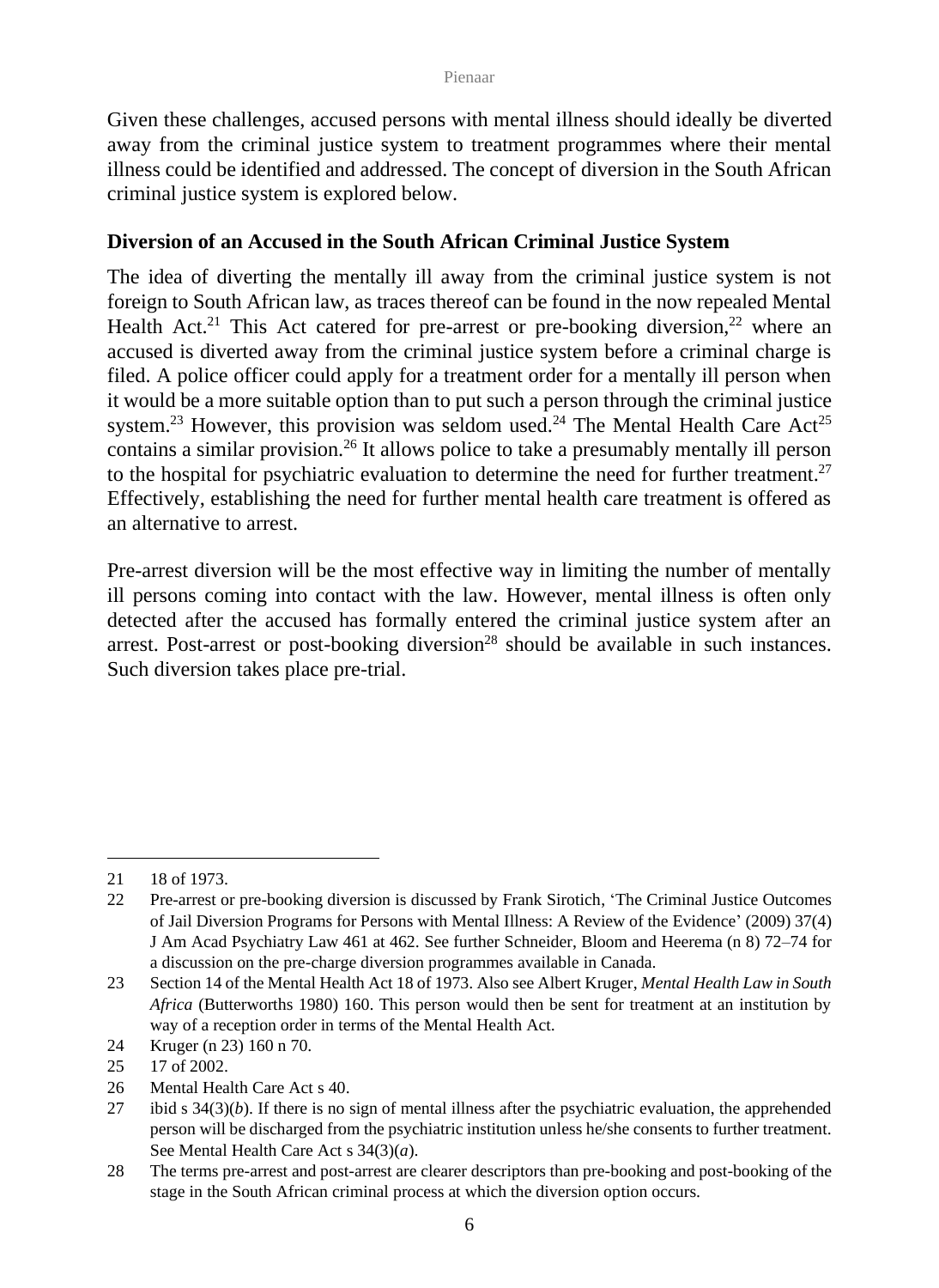Post-arrest diversion in South Africa is either formal or informal.<sup>29</sup> Formal diversion exists for child offenders through the Child Justice Act  $(CJA)$ .<sup>30</sup> The CJA formalises diversion for youth offenders and aims to avoid or limit youth offenders' contact with the traditional criminal justice system.<sup>31</sup> Where diversion is not appropriate, the child justice court hears the youth offender's case in a setting other than the traditional criminal court<sup>32</sup>

Informal diversion is usually applicable in the case of petty crimes.<sup>33</sup> It does not follow a set programme and allows the prosecutor to be innovative about the programmes that the accused should complete. $34$  The prosecutor can exercise his/her discretion and decline to prosecute and opt for pre-trial diversion or the non-criminal resolution of the matter.<sup>35</sup> Although participation in informal diversion programmes is voluntary,<sup>36</sup> the accused must acknowledge liability for the offence.<sup>37</sup> Compliance with the diversion programme usually leads to the withdrawal of the charge(s) against the accused,  $38$  thus avoiding a criminal record.<sup>39</sup>

<sup>29</sup> See NPA of South Africa, *Prosecution Policy* (National Prosecuting Authority, 2013) 24–29 <https://www.npa.gov.za/sites/default/files/Library/Prosecution%20Policy%20%28Final%20as%2 0Revised%20in%20June%202013.%2027%20Nov%202014%29.pdf> accessed 17 December 2020.

<sup>30</sup> 75 of 2008. Diversion of youth offenders via the Child Justice Act 75 of 2008 is very successful as is evident from the reduction in the number of children in remand detention. See Department of Correctional Services (n 10) 53 where it is reported that children in detention decreased with 86.9 per cent in the period from 2007 to 2012.

<sup>31</sup> See in general Jamil Mujuzi, 'Diversion in the South African Criminal Justice System. Emerging Jurisprudence' (2015) 1 SACJ 40–58.

<sup>32</sup> Child justice courts may also divert youth offenders if it deems diversion appropriate. See the Child Justice Act s 67(1). These courts assist to provide for the special treatment of children in a justice system designed to break the cycle of crime, and to prevent children from being exposed to the adverse effects of the formal criminal justice system by using, where appropriate, processes, procedures, mechanisms, services or options more suitable to the needs of children and in accordance with the constitution, including the use of diversion.

<sup>33</sup> NPA of South Africa, 'Awaiting Trial Detainee Guidelines' as discussed in Centre for Applied Legal Studies, *A Measure of Last Resort: Research Report on Remand Detention in South Africa* (Centre for Applied Legal Studies 2013) [<https://www.wits.ac.za/media/wits-university/faculties-and](https://www.wits.ac.za/media/wits-university/faculties-and-schools/commerce-law-and-management/research-entities/cals/documents/programmes/rule-of-law/resources/A%20measure%20of%20last%20resort%20Research%20report%20on%20remand%20detention%20in%20South%20Africa.pdf)[schools/commerce-law-and-management/research-entities/cals/documents/programmes/rule-of](https://www.wits.ac.za/media/wits-university/faculties-and-schools/commerce-law-and-management/research-entities/cals/documents/programmes/rule-of-law/resources/A%20measure%20of%20last%20resort%20Research%20report%20on%20remand%20detention%20in%20South%20Africa.pdf)[law/resources/A%20measure%20of%20last%20resort%20Research%20report%20on%20remand%](https://www.wits.ac.za/media/wits-university/faculties-and-schools/commerce-law-and-management/research-entities/cals/documents/programmes/rule-of-law/resources/A%20measure%20of%20last%20resort%20Research%20report%20on%20remand%20detention%20in%20South%20Africa.pdf) [20detention%20in%20South%20Africa.pdf>](https://www.wits.ac.za/media/wits-university/faculties-and-schools/commerce-law-and-management/research-entities/cals/documents/programmes/rule-of-law/resources/A%20measure%20of%20last%20resort%20Research%20report%20on%20remand%20detention%20in%20South%20Africa.pdf) accessed 14 April 2020.

<sup>34</sup> Catherine Clarke, 'Message in a Bottle for Unknowing Defenders: Strategic Plea Negotiations Persist in South African Criminal Courts' (1999) 32(2) CILSA 141 at 159.

<sup>35</sup> NPA Prosecution Policy (n 29) 4–5.

<sup>36</sup> The voluntary nature of diversion is stressed in NPA Prosecution Policy (n 29) 29.

<sup>37</sup> Clarke (n 34) 159. This requirement is in line with the principle of taking responsibility for one's actions as promoted by therapeutic jurisprudence, that is typically applied in diversion programmes. See NPA Prosecution Policy (n 29) 29 where it is stated that the accused must admit his involvement in the crime.

<sup>38</sup> Clarke (n 34) 160*.* The accused will have to submit a certificate or proof of completion of the diversion programme. See NPA Prosecution Policy (n 29) 29.

<sup>39</sup> Clarke (n 34) 160*.*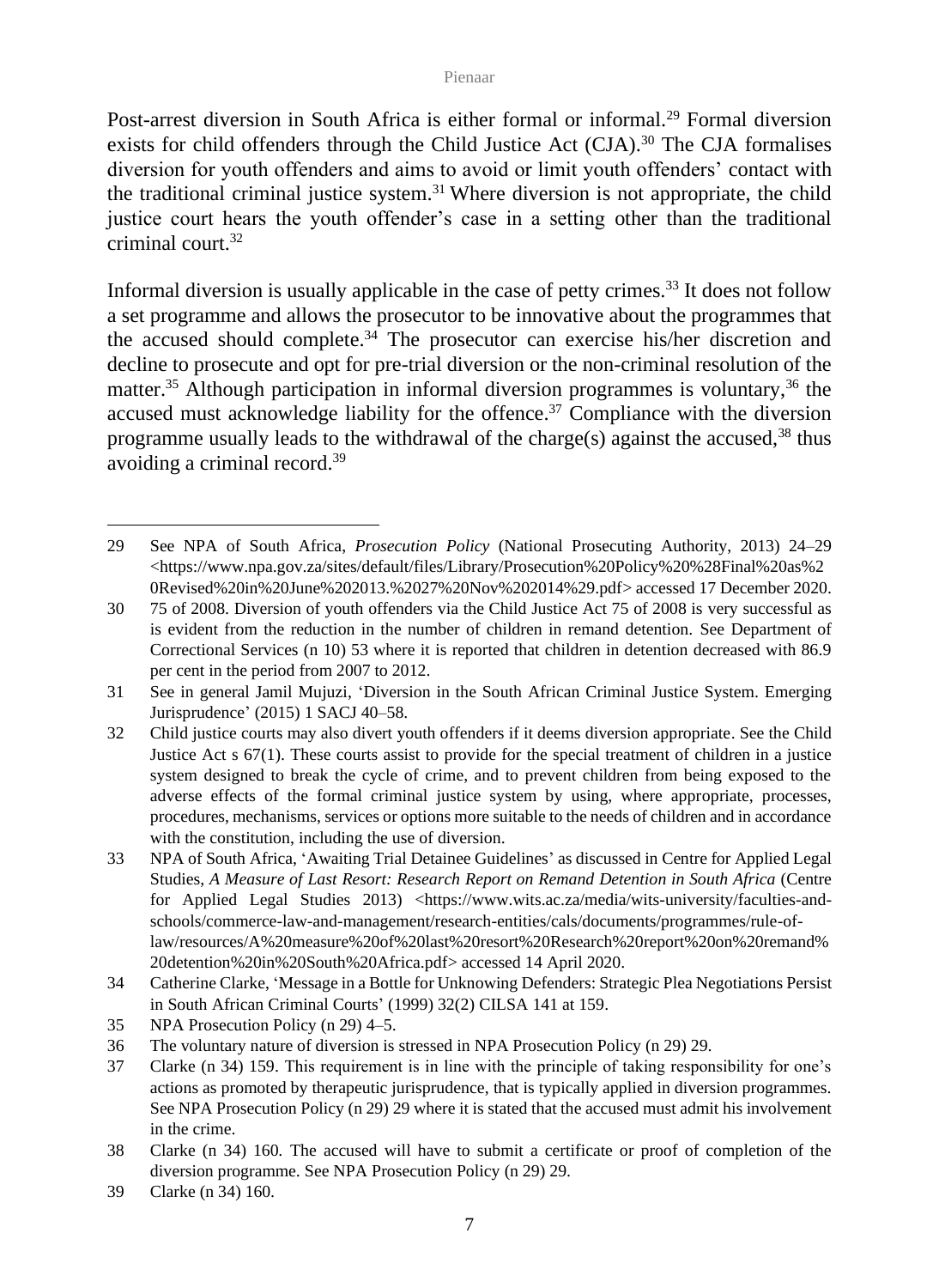No formal diversion options currently exist in South Africa for mentally ill accused persons who are fit to stand trial. Informal diversion through prosecutorial discretion could be used to divert the mentally ill accused away from the criminal justice system by placing him/her in a treatment programme rather than pursuing the prosecution. This is most likely not done in all cases involving mental illness, though, since the exercise of discretion leaves room for a variety of options in terms of disposal of the case. Whether this indeed happens in practice and how often is uncertain, as these diversion practices are often not documented. However, formal diversion options are preferred as it creates certainty in terms of the process to be followed and will ensure that all accused persons who qualify for diversion are granted the opportunity to access a treatment programme.

As alluded to earlier, a formal diversion programme showing particular promise is the mental health court. The concept of this court and what it sets out to achieve is discussed below.

## Mental Health Court: A Therapeutic Response

## **Introduction**

A growing number of mentally ill persons are coming into conflict with the law.<sup>40</sup>These individuals are over-represented in the Canadian and American criminal justice systems.<sup>41</sup> This increase poses a challenge to traditional criminal justice systems as they are generally ill-equipped to deal with the complex issues associated with mentally ill accused persons.<sup>42</sup> Mental health courts aim to provide a solution to the unique

<sup>40</sup> Schneider, Bloom and Heerema (n 8) and Fuller Torrey and others, *Criminalizing the Seriously Mentally Ill. The Abuse of Jails as Mental Hospitals* (Public Citizen's Health Research Group and the National Alliance for the Mentally Ill 1992) 40–42.

<sup>41</sup> Sirotich (n 22) 461; Tanya Dupuls, Robin MacKay and Julia Nicol, *Current Issues in Mental Health in Canada: Mental Health and the Criminal Justice System (Parliamentary Information and Research* Service 2013) 1 where it is pointed out that mental illness in the Canadian federal system is three times more prevalent than in the general population. See further Torrey and others (n 40) 41 who explains that the number of mentally ill persons encountering the criminal justice system in the USA rapidly increased since 1970 due to the deinstitutionalisation movement.

<sup>42</sup> Kelly Frailing, 'How Mental Health Courts Function' (2010) 33(4) Intl JL Psychiat 207; Jeffrey Draine, Amy Wilson and Wendy Pogorzelski, 'Limitations and Potential in Current Research on Services for People with Mental Illness in the Criminal Justice System' (2007) 45(3/4) Journal of Offender Rehabilitation 159 164 who ascribes the emergence of mental health courts to the lack of effectiveness of traditional court proceedings. Also see Bernstein and Seltzer (n 6) 162; Casey Welch and John Fuller, *American Criminal Courts Legal Process and Social Context* (Routledge 2014) 464 and Odegaard (n 20) 225. The increase of mentally ill persons in the Canadian and American criminal justice systems could also be linked to the fact that mental illness is the leading cause of disability in Canada and the USA. See World Health Organisation, *World Health Report: Mental Health: New Understanding, New Hope* (WHO, 2001) [<http://www.who.int/whr/2001/en/whr01\\_en.pdf>](http://www.who.int/whr/2001/en/whr01_en.pdf) accessed 19 November 2020 where mental illness is identified as the main cause of disability in Canada and the USA.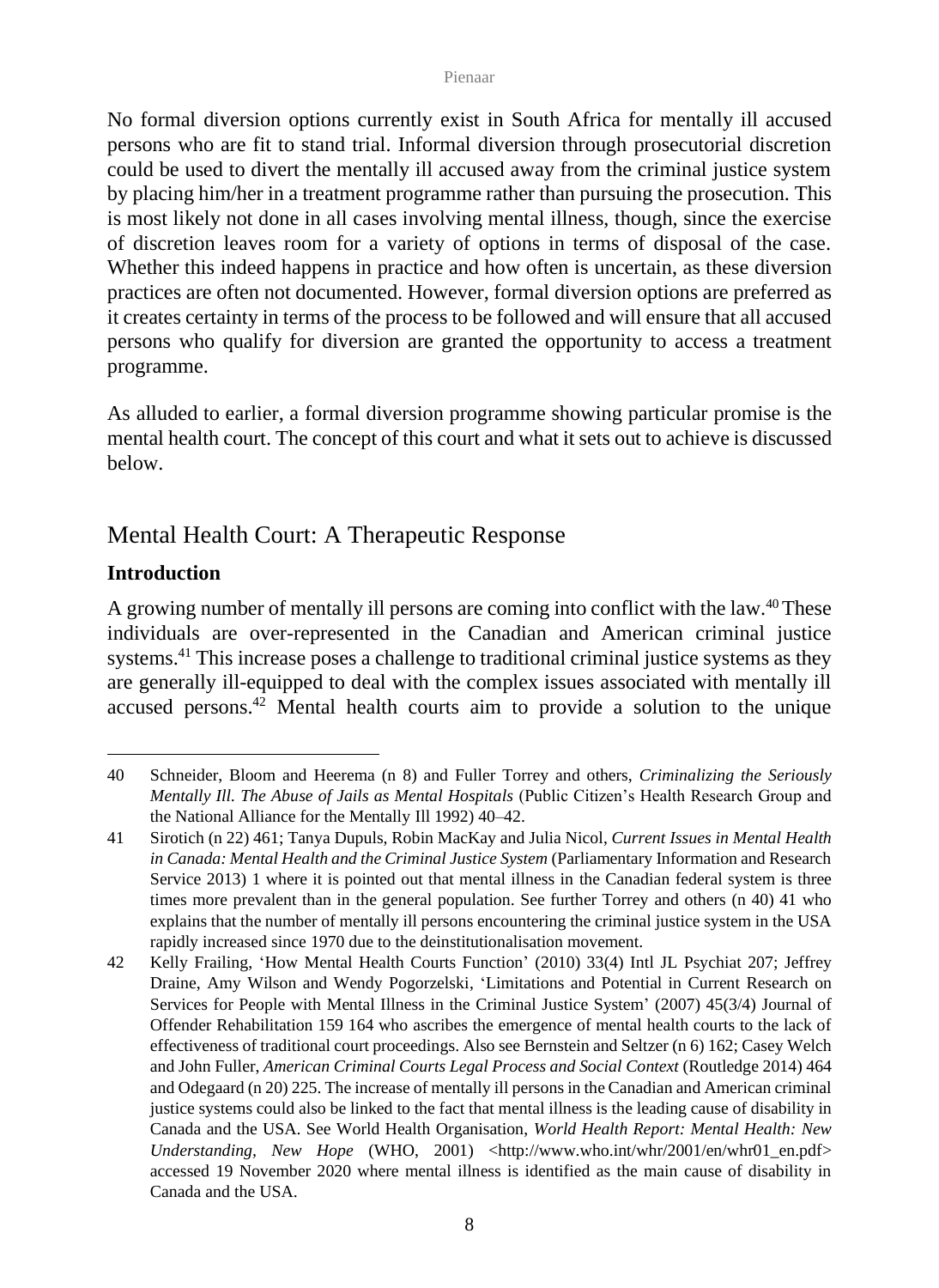challenges that mental illness brings to the criminal justice system. These courts deliver justice through therapeutic jurisprudence to address mental illness as the underlying cause of the accused's conflict with the law. What follows is a discussion of the nature of mental health courts and therapeutic jurisprudence. The mental health courts in Toronto, Canada and Brooklyn in the USA are discussed as examples of these courts.

### **What is a Mental Health Court?**

Mental health courts are alternatives to traditional prosecutions aimed at diverting the mentally ill accused away from the criminal justice system into the mental health care system.<sup>43</sup> The accused is 'ordered' to undergo a treatment programme that addresses his/her unique mental health care needs. The accused, although mentally ill, must be fit to stand trial for his/her case to be processed through this court.

There is no uniform mental health court model as each jurisdiction creates its model based on its community's needs.<sup>44</sup> This makes finding an exact universal definition for a mental health court challenging. Steadman and others<sup>45</sup> offer a functional definition of mental health courts as courts that deal with mentally ill offenders in a separate docket, use a collaborative team to make linkages to treatment, and monitor the treatment programmes with possible criminal sanctions for non-compliance. Schneider and others,<sup>46</sup> however, suggest a definition that focuses on the characteristics of a mental health court, which include rehabilitation of the mentally ill accused, reducing or avoiding time spent in jail, a collaborative and co-operative<sup>47</sup> rather than an adversarial approach, decriminalisation of the mentally ill and re-integration of the accused into the community.<sup>48</sup> A combination of these two definitions describes the essential elements of a mental health court and highlights its therapeutic approach to cases involving mental illness.

As stated, one of the characteristics of mental health courts is the focus on rehabilitation. These courts offer a rehabilitative response that focuses on treatment rather than criminal sanctions.<sup>49</sup> The philosophy behind a rehabilitative response is that the

<sup>43</sup> Garner and Hafemeister (n 20) 5.

<sup>44</sup> Amy Watson, Patricia Hanrahan, Daniel Luchins and Arthur Lurigio, 'Mental Health Courts and the Complex Issue of Mentally Ill Offenders' April (2001) 52(4) Psych Serv 477. Also see Arthur Lurigio and Jessica Snowden, 'Putting Therapeutic Jurisprudence into Practice: The Growth, Operations, and Effectiveness of Mental Health Courts' (2009) 30(2) The Justice System Journal 196 205.

<sup>45</sup> Henry Steadman, Susan Davidson and Collie Brown, 'Law and Psychiatry: Mental Health Courts: Their Promise and Unanswered Questions' (2001) 52(4) Psych Serv 457 458. Also see Lurigio and Snowden (n 44) 205 where the characteristics of mental health courts are discussed.

<sup>46</sup> Schneider, Bloom and Heerema (n 8) 85.

<sup>47</sup> ibid 92. Also see Susan Goldberg, *Judging for the 21st Century: A Problem Solving Approach* (National Judicial Institute 2005) 26.

<sup>48</sup> Schneider, Bloom and Heerema (n 8) 85 advocate that these characteristics should be incorporated into the actual definition of a mental health court and offers it as an alternative to the functional definition offered by Steadman, Davidson and Brown (n 45) 458.

<sup>49</sup> Sirotich (n 22) 461 and Schneider, Bloom and Heerema (n 8) 3.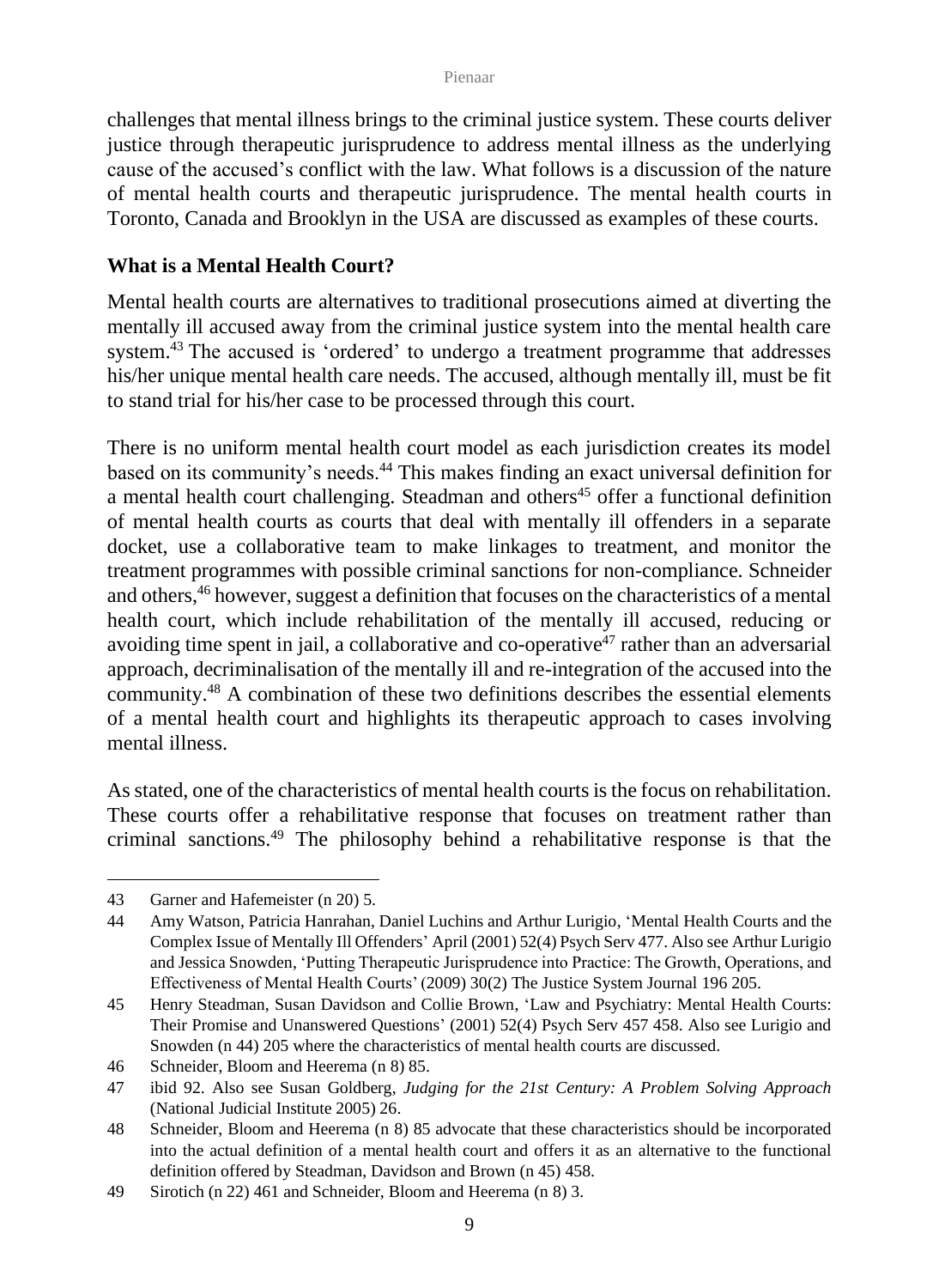traditional approach to deviant behaviour (punishment and incarceration), where the behaviour is predominantly the product of a mental disorder, is inappropriate and ineffective.<sup>50</sup> There is an understanding in these courts that a rehabilitative approach will best serve the wellbeing of the mentally ill accused and the public's interests.<sup>51</sup> The result of such rehabilitative response is reduced recidivism<sup>52</sup> which in turn contributes to a safer society.

A characteristic of mental health courts mentioned in both Steadman and Schneider's definitions is a collaborative approach. These courts aim to improve collaboration between the criminal justice system and the mental health care system.<sup>53</sup> Since expertise from both these systems is required to deal with cases of mentally ill persons effectively, these courts follow a multi-disciplinary approach.<sup>54</sup> Each mental health court treatment programme is designed with input from a multi-disciplinary team based on the unique circumstances and particular treatment-needs of the accused individual.<sup>55</sup>

Mental health courts are more effective than traditional courts in connecting mentally ill persons in the criminal justice system with mental health care services.<sup>56</sup> This is arguably due to mental health care professionals' involvement in the early stages of the criminal court process. The involvement of mental health care practitioners in the legal

<sup>50</sup> Schneider, Bloom and Heerema (n 8) 3. Also see Odegaard (n 20) 250 who agrees that it is inappropriate to process cases of persons with mental illness through a specialised court rather than the traditional criminal justice system.

<sup>51</sup> Schneider, Bloom and Heerema (n 8) 93.

<sup>52</sup> Bernstein and Seltzer (n 6) 144, 148, where it is stated that the extent to which community mental health care facilities provide access and treatment to the mentally ill, has a big role to play in reducing re-offending. Also see Craig Hemmens, David Brody and Cassia Spohn, *Criminal Courts. A Contemporary Perspective* (SAGE publications 2013) 440 who reiterate that the goal of all problemsolving courts is to reduce recidivism and to produce productive members of society. Also see Jay Albanese, *Criminal Justice* (SAGE publications, 2013) 244; Alison Redlich, Henry Steadman, John Monahan and others, 'Patterns of Practice in Mental Health Courts: A National Survey' (2006) 30(3) Law and Human Behaviour 347–362.

<sup>53</sup> Hemmens, Brody and Spohn (n 52) 454. The lack of cooperation might be attributed to the difference between these two systems in that the mental health care system focuses on patient-centred treatment whereas the criminal justice system is driven by public safety and individual responsibility. See Draine, Wilson and Pogorzelski (n 42) 170 and Shelli Rossman and others*, Criminal Justice Interventions for Offenders with Mental Illness*: *Evaluation of Mental Health Courts in Bronx and Brooklyn, New York* (USA National Institute of Justice, 2012) 7, 57 where better collaboration between these two systems is set as an objective of the Brooklyn Mental Health Court.

<sup>54</sup> See Odegaard (n 20) 238 for a discussion of the unique way in which each role player contributes to the mental health court's functioning.

<sup>55</sup> Schneider, Bloom and Heerema (n 8) 58.

<sup>56</sup> Lauren Almquist and Elizabeth Dodd, *Mental Health Courts: A Guide to Research-informed Policy and Practice* (Council of State Governments Justice Centre, New York, 2009) vi (also available at [<https://bja.ojp.gov/sites/g/files/xyckuh186/files/Publications/CSG\\_MHC\\_Research.pdf>](https://bja.ojp.gov/sites/g/files/xyckuh186/files/Publications/CSG_MHC_Research.pdf)).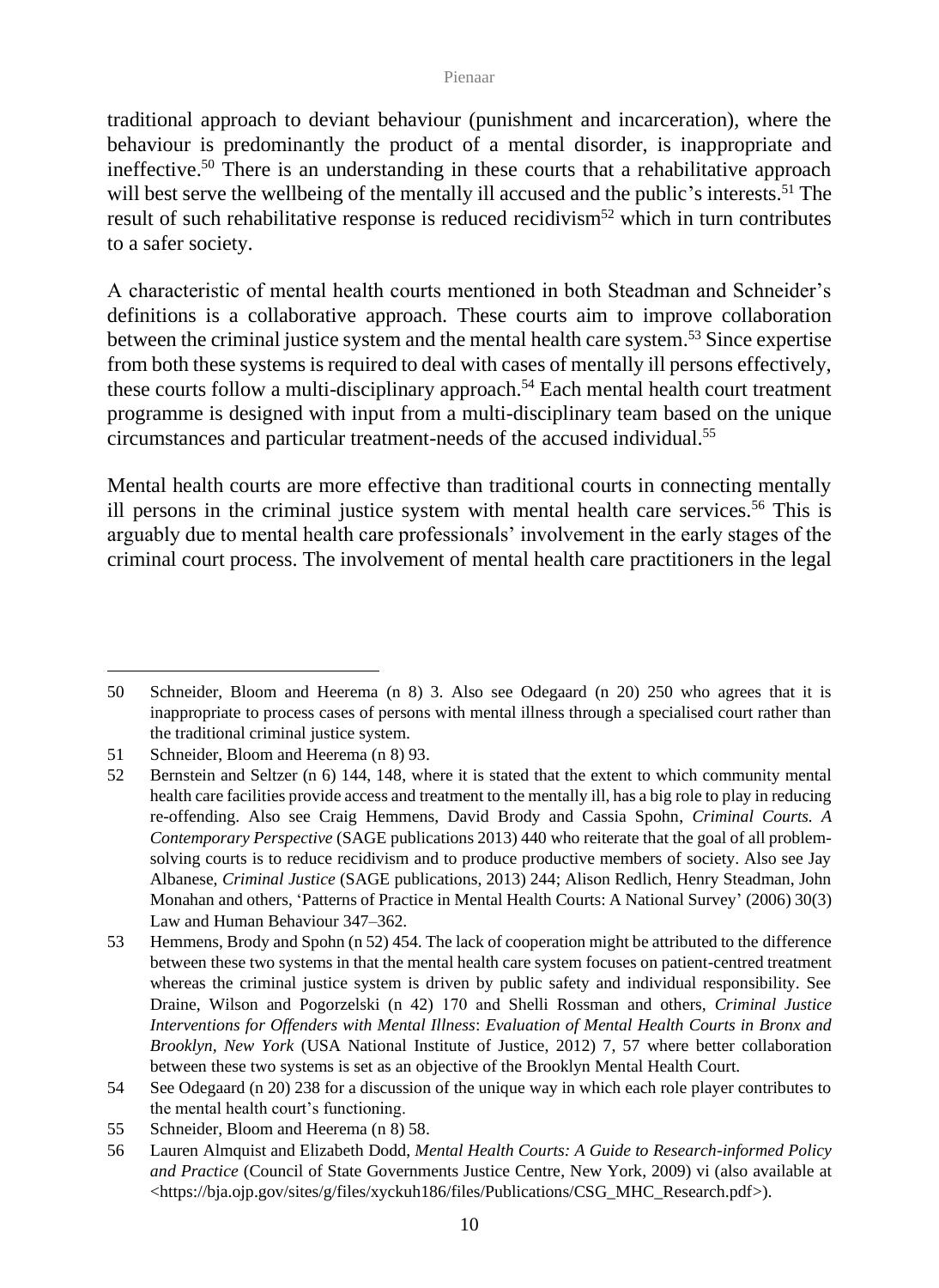process helps shape the interpretation and application of laws relating to the mentally ill in the criminal justice system.<sup>57</sup>

As specialised criminal courts for the mentally ill accused,<sup>58</sup> mental health courts aim to address mental illness as the underlying cause for the accused's contact with the criminal justice system.<sup>59</sup> This is achieved through the application of therapeutic jurisprudence. 60

## **Therapeutic Jurisprudence**

Therapeutic jurisprudence is applied in problem-solving courts such as mental health courts.<sup>61</sup> The term emerged as a mental health law theory and is a direct response to the mentally ill's criminalisation.<sup>62</sup> Bernstein and Seltzer<sup>63</sup> explain the underlying principles of therapeutic jurisprudence within the context of mental health courts as:

From the Criminal Law perspective, two rationales underlie the therapeutic court approach: first, to protect the public by addressing the mental illness that contributed to the criminal act, thereby reducing recidivism, and second, to recognise that criminal sanctions, whether intended as punishment or deterrents, are neither effective nor morally appropriate when mental illness is a significant cause of the criminal act.

Therapeutic jurisprudence aims to address and alleviate underlying problems that may cause a person to come into conflict with the law.<sup>64</sup> It entails that therapeutic goals should be incorporated in applying the law<sup>65</sup> to facilitate the accused's rehabilitation. Therapeutic jurisprudence further aims to address barriers in the existing criminal justice system that hampers the optimal processing of cases involving mental illness.<sup>66</sup> The traditional adversarial approach may, for instance, be perceived as a barrier since it does not allow for the adequate consideration of the unique circumstances and treatment needs of an accused. As part of therapeutic jurisprudence, mental health courts

<sup>57</sup> Sean Kaliski (ed), *Psychological Assessment in South Africa* (Oxford University Press 2006) 1.

<sup>58</sup> Redlich and others (n 52) 348.

<sup>59</sup> Bernstein and Seltzer (n 6) 148; Hemmens, Brody and Spohn (n 52) 462 and Albanese (n 52) 244.

<sup>60</sup> See Schneider, Bloom and Heerema (n 8) 39; Kathleen Stafford and Dustin Wygant, 'The Role of Competency to Stand Trial in Mental Health Courts' (2005) 23(2) Behav Sci Law 245 at 246 and Odegaard (n 20) 228.

<sup>61</sup> See Schneider, Bloom and Heerema (n 8) 39 and Stafford and Wygant (n 60); Odegaard (n 20) 228.

<sup>62</sup> The term was coined by Wexler. See Mark Heerema, 'An Introduction to the Mental Health Court Movement and its Status in Canada' (2005) 50 Crim LQ 255 at 261 and Schneider, Bloom and Heerema (n 8) 43.

<sup>63</sup> Bernstein and Seltzer (n 6) 148.

<sup>64</sup> Steadman, Davidson and Brown (n 45) 261.

<sup>65</sup> Schneider, Bloom and Heerema (n 8) 3; David Wexler, 'Therapeutic Jurisprudence and the Criminal Court' (1993) 35 91) WM and Mary Law Review 279 280. Also see Sean Kaliski, M Borchers and F Williams, 'Defendants are Clueless—the 30-day Psychiatric Observation' (1997) 87(10) SAMJ 1351 at 1354 where it is stated: 'Mental illness should not be used to escape justice but should certainly be important in deciding on disposal ie treatment.'

<sup>66</sup> Heerema (n 62) (2005) 261.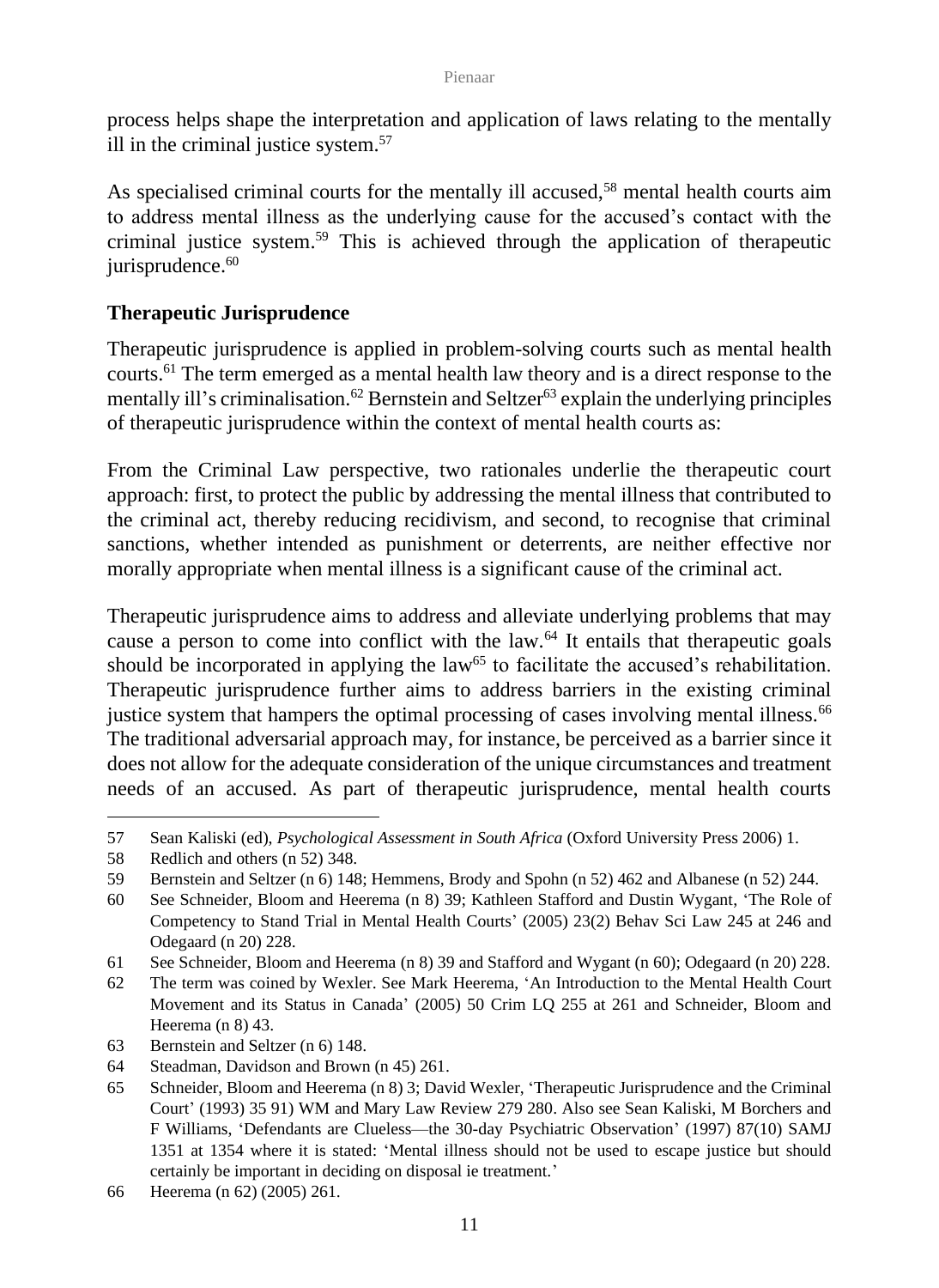overcome this barrier by following a collaborative and cooperative approach.<sup>67</sup> This different approach does not aim to replace the traditional goals of the criminal justice system—instead, it aims to function within the parameters of such goals to benefit the mentally ill accused<sup>68</sup> and society.

Although all mental health courts apply therapeutic jurisprudence, the models and goals of these courts differ from one jurisdiction to the next, as they are guided by the substantive and adjectival law of the particular jurisdiction and the specific needs of the community that it serves.<sup>69</sup> The mental health courts' goals in Toronto, Canada and Brooklyn in the USA are briefly discussed below to illustrate what they set out to achieve.

## **The Mental Health Court in Canada**

The Mental Health Court in Ontario was established in May 1998; the first in Canada and one of the world's first.<sup>70</sup> It is the only full-time mental health court in Canada.<sup>71</sup> Many jurisdictions in Canada are developing diversion programmes for mentally ill accused persons or have pilot projects in place,<sup>72</sup> suggesting that more mental health courts could be established.

The Toronto Mental Health Court was established because of the rise in the number of mentally ill persons entering the criminal justice system. The lack of proper consideration of mental illness in the traditional criminal justice system and the delays in resolving pre-trial issues such as fitness to stand trial further motivated this court's establishment<sup>73</sup>

<sup>67</sup> See Goldberg (n 47) 26 and Schneider, Bloom and Heerema (n 8) 92.

<sup>68</sup> Schneider, Bloom and Heerema (n 8) 43, 44.

<sup>69</sup> The Mental Health Court in St Johns, New Brunswick, for example, set its specific goals as follows: i) To offer an effective mechanism for dealing with those with a mental disability who are involved in the criminal justice system; ii) To provide accused with the least restrictive intervention or treatment; iii) To protect the rights of the accused and society and the integrity of the justice system; and iv) To hold those accused accountable for their actions. See Heerema (n 62) 273. See further Emily Slinger and Ron Roesch, 'Problem-solving Courts in Canada: A Review and a Call for Empirically-based Evaluation Methods'(2010) 3(4) International Journal of Law and Psychiatry 258 at 260 where it is stated that the goals of a mental health court depend on the resources available in that community.

<sup>70</sup> See Schneider, Bloom and Heerema (n 8) 97 and Slinger and Roesch (n 69) 259.

<sup>71</sup> Joan Barrett and Riun Shandler, *Mental Disorder in Canadian Criminal Law* (Thomson Reuters Canada Limited 2006) 1. Also see Slinger and Roesch (n 69) 259 who explain that other mental health courts such as the one in New Brunswick, operate on a part-time basis and sit every second Friday whilst some mental health courts in Ontario sit once or twice a week.

<sup>72</sup> Schneider, Bloom and Heerema (n 8) 107.

<sup>73</sup> See Sherry Van de Veen, 'Some Canadian Problem-solving Court Processes' (Canadian Association of Provincial Court Judges Pre-Institute Conference, September 2003, St John's, Newfoundland National Judicial Institute) 19. It is stated that many cases of persons with mental illness, do not belong in the criminal justice system to start with and this view was part of the impetus behind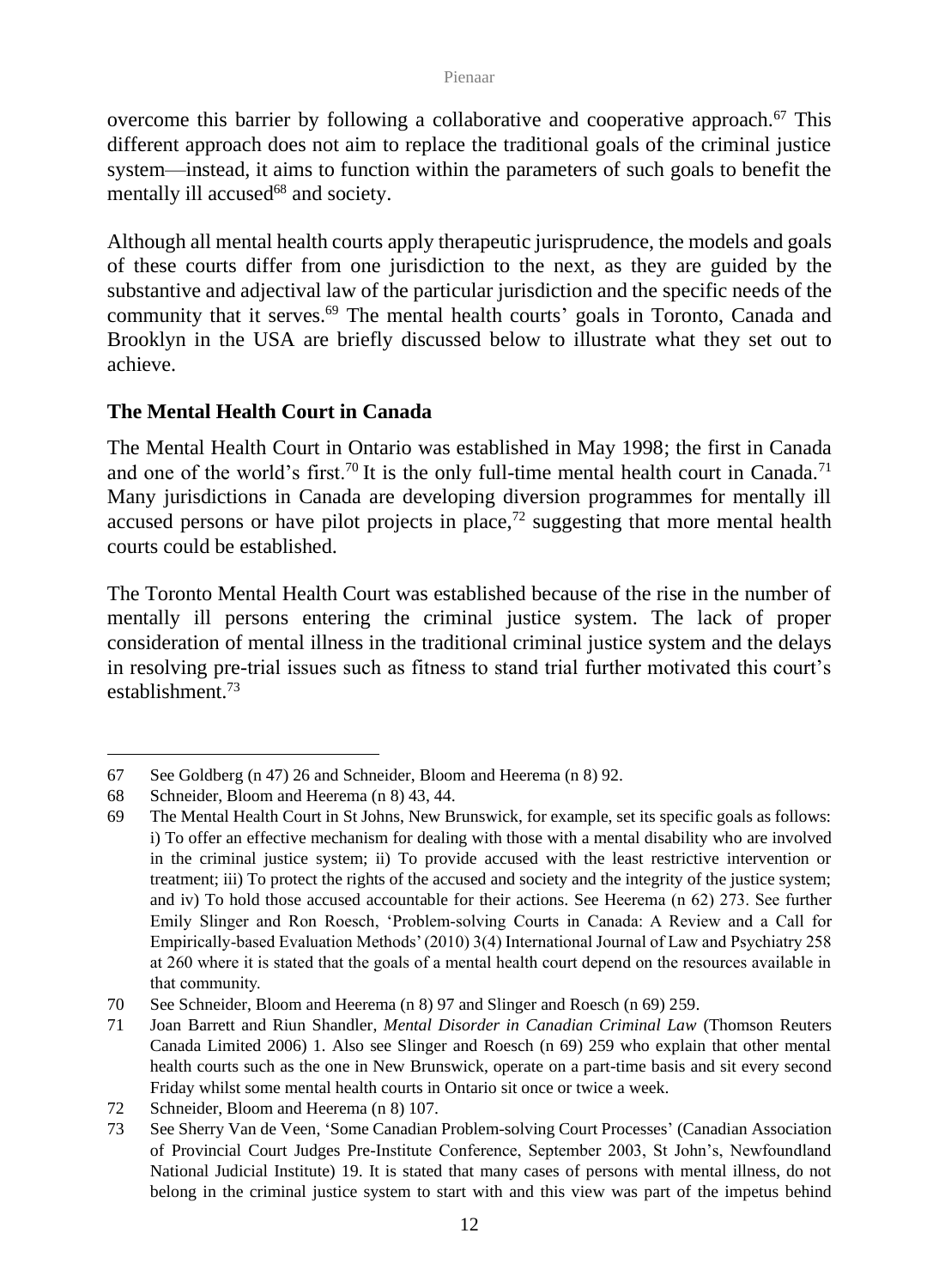The Canadian Mental Health Court accommodates any accused person with a mental illness regardless of the seriousness of the offence. However, only those accused persons who committed non-violent offences are allowed into the court's diversion programme.<sup>74</sup> Therefore, the Toronto Mental Health Court is not a diversion programme as such, but a specialised criminal court with a diversion component attached to it.

The Toronto Mental Health Court aims to expedite fitness to stand trial as a pre-trial issue.<sup>75</sup> Even though the Criminal Code limits the default period for a fitness assessment to five days, $76$  delays in such assessments in the criminal justice system are rife. On-site screening at the Toronto Mental Health Court assists in expediting the resolution of fitness issues. Before this court was established, accused persons had to spend long periods in custody before their fitness issues were addressed, <sup>77</sup> with the result that these accused persons spent more pre-trial days in custody than those not presenting with mental illness.<sup>78</sup>

The Toronto Mental Health Court further aims to reduce recidivism.<sup>79</sup> The court achieves this goal by ensuring that its court workers support the mentally ill accused after completing the court-monitored treatment programme. The court workers assist the accused to obtain any social assistance that the accused may need, including connection with a mental health facility. <sup>80</sup>

establishing the Toronto Mental Health Court. Also see Slinger and Roesch (n 69) 260 who confirm that the concerns regarding delays in finalising pre-trial issues was a force behind the establishment of the Toronto Mental Health Court.

<sup>74</sup> Schneider, Bloom and Heerema (n 8) 100.

<sup>75</sup> ibid 92, 97; National Judicial Institute, *Problem-solving in Canada's Courtrooms. A Guide to Therapeutic Justice* (National Judicial Institute 2011) 10 [<https://www.nji](https://www.nji-inm.ca/index.cfm/publications/problem-solving-in-canada-s-courtrooms-a-guide-to-therapeutic-justice-2nd-edition/?langSwitch=en)[inm.ca/index.cfm/publications/problem-solving-in-canada-s-courtrooms-a-guide-to-therapeutic](https://www.nji-inm.ca/index.cfm/publications/problem-solving-in-canada-s-courtrooms-a-guide-to-therapeutic-justice-2nd-edition/?langSwitch=en)[justice-2nd-edition/?langSwitch=en>](https://www.nji-inm.ca/index.cfm/publications/problem-solving-in-canada-s-courtrooms-a-guide-to-therapeutic-justice-2nd-edition/?langSwitch=en) accessed 31 March 2021. Slinger and Roesch (n 69) 260; Heerema (n 62) 263 and Sarah Ryan and Darius Whelan, 'Diversion of Offenders with Mental Disorders: Mental Health Courts' (2012) 1 Web Journal of Current Legal Issues 1 at 8.

<sup>76</sup> See s 672.14(1) of the Criminal Code of Canada. Also see Barrett and Shandler (n 71) 3–5.

<sup>77</sup> Heerema (n 62) at 271 indicates that accused persons had to wait up to two weeks. See however Schneider, Bloom and Heerema (n 8) 52, 53 who estimate that mentally ill accused had to wait up to four weeks in jail before they were assessed for fitness to stand trial.

<sup>78</sup> Schneider, Bloom and Heerema (n 8) 97. Also referred to as the 'revolving door' principle as explained above. Also see Mark Reiksts, 'Mental Health Courts in Canada' (2008) Law Now 31 32.

<sup>79</sup> Schneider*,* Bloom and Heerema (n 8) 92, 97.

<sup>80</sup> Also referred to as 'court support workers'. See Schneider, Bloom and Heerema (n 8) 119–121 for a list of duties entrusted to the court support worker. Also see Centre for Addiction and Mental Health, *Evidence Summary: Mental Health Diversion Framework in Canada* (Centre for Addiction and Mental Health 2014) 4 [<http://www.antoniocasella.eu/archipsy/Canada\\_diversion\\_April2014.pdf>](http://www.antoniocasella.eu/archipsy/Canada_diversion_April2014.pdf) where the court workers are described as 'navigators of the legal system' since they help to connect the mentally ill with the available resources.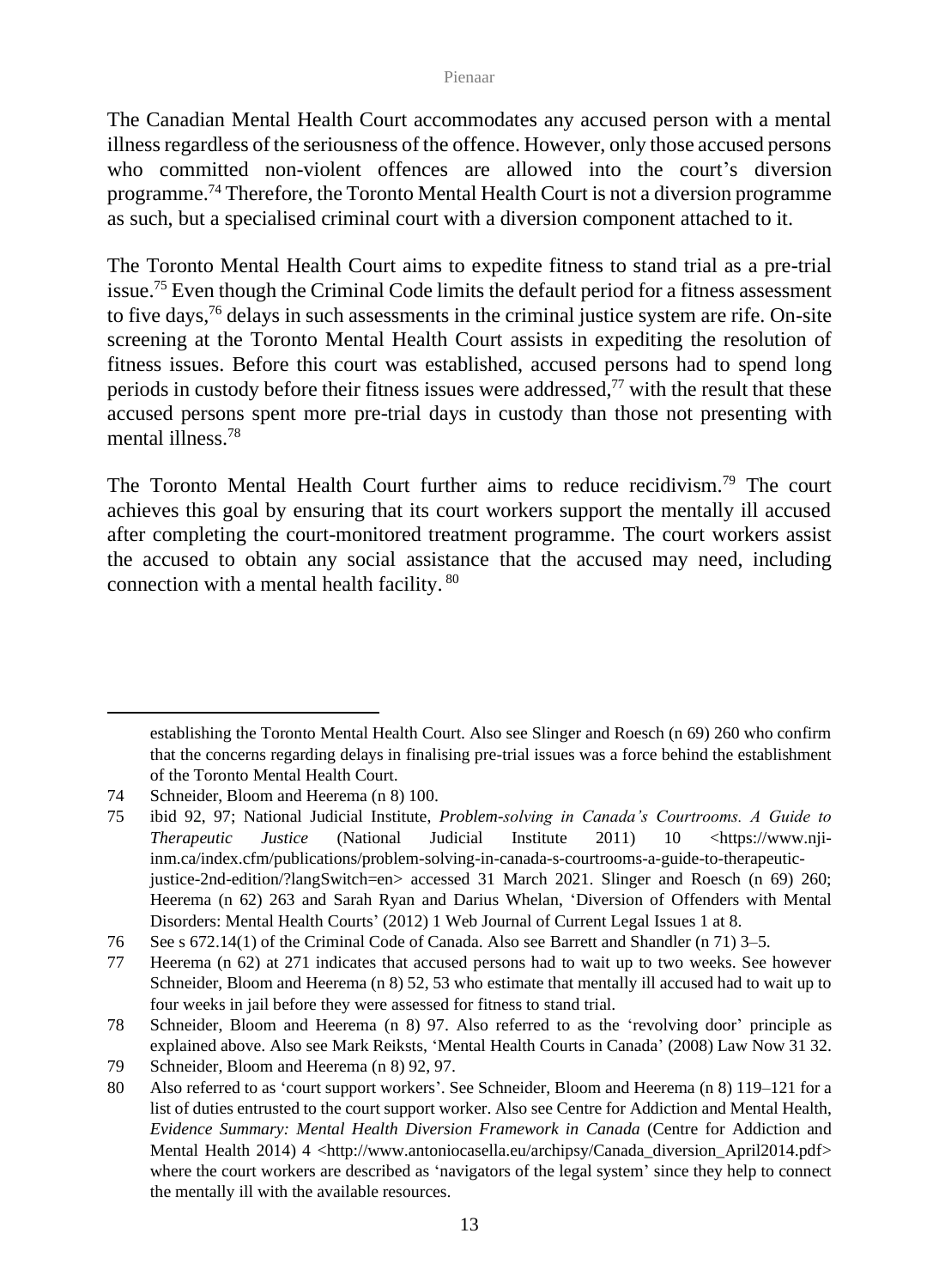It is a secondary objective of the Toronto Mental Health Court to process cases of those accused who wish to enter a plea of not criminally responsible.<sup>81</sup> This court also assists accused persons who may wish to plead guilty or bring a bail application.<sup>82</sup> The court assists with these cases as part of the non-diversion component of its mandate.

The Toronto Mental Health Court achieved its primary goals of reducing delays in fitness assessments<sup>83</sup> and reducing recidivism.<sup>84</sup> Critiques of the mental health court movement raised concerns that mental health court participants will skip the line to receive services first, ahead of those equally entitled to it but outside the criminal justice system.<sup>85</sup> The response to this is that more resources should be made available, and perhaps specific resources should be allocated to individuals in the mental health court programme.<sup>86</sup> This will ensure that sufficient resources are available to all in need.

### **The Mental Health Court in the USA**

Most mental health courts in the USA began operations under the auspices of drug courts.<sup>87</sup> Mental illness is often a result of substance abuse.<sup>88</sup> Reports by drug court practitioners indicate that those who battle with mental illnesses do not always fare well

<sup>81</sup> Schneider, Bloom and Heerema (n 8) 6, 98. These cases may include persons whose fitness has been restored and who now wish to raise the insanity plea. Michaël van der Wolf and others, 'Understanding and Evaluating Contrasting Unfitness to Stand Trial Practices: A Comparison Between Canada and the Netherlands' (2010) 9 International Journal of Forensic Mental Health 245 at 251, who explains that twelve per cent of persons who eventually succeed with the insanity plea were found unfit to stand trial at some point prior in the proceedings. The full trial on the issue of criminal responsibility is usually conducted in the criminal court unless the parties agree to proceed with the trial in the mental health court. See Schneider, Bloom and Heerema (n 8) 99–102.

<sup>82</sup> Schneider, Bloom and Heerema (n 8) 6 and further at 98, 99.

<sup>83</sup> Richard Schneider, 'Mental Disorder in the Court' (1998) Criminal Law Association Newsletter 57.

<sup>84</sup> Heerema (n 62) 272.

<sup>85</sup> Schneider, Bloom and Heerema (n 8) 32; Heerema (n 62) 270. See further Glen Luther and Mansfield Mela, 'The Top Ten Issues in Law and Psychiatry' (2006) 69 Sask LR 401 424 who discuss this phenomenon as queue-jumping in the forensic mental health setting.

<sup>86</sup> This would be in line with the objective set by the Mental Health Commission of Canada that aims to prioritise the availability of resources and services to mentally ill persons in the criminal justice system. It also aims to reduce the number of mentally ill persons in the criminal justice system. See Centre for Addiction and Mental Health (n 80) 3. Heerema (n 62) 227 states that the funding for the social services used by the mental health courts should increase to ensure resource availability to those in need thereof.

<sup>87</sup> Risdon Slate, 'Mental Health Courts' in Larry Mays and Peter Gregware, *Court and Justice* (Waveland Pr Inc, 2004) 423; Frailing (2009) (n 20) 145; Hemmens, Brody and Spohn (n 52) 436; Steadman, Davidson and Brown (n 45) 457; Rossman and others (n 53) 11.

<sup>88</sup> Frailing (n 20) (2009) 152–153 stresses that, where there are co-occurring conditions, both must be treated, failing which, it will result in an ineffective use of resources as optimal progress will not be achieved. Also see Stanley Sacks and Frank Pearson, 'Co-occurring Substance Use and Mental Disorders in Offenders: Approaches, Findings and Recommendations' (2003) 67(2) Federal Probation 32.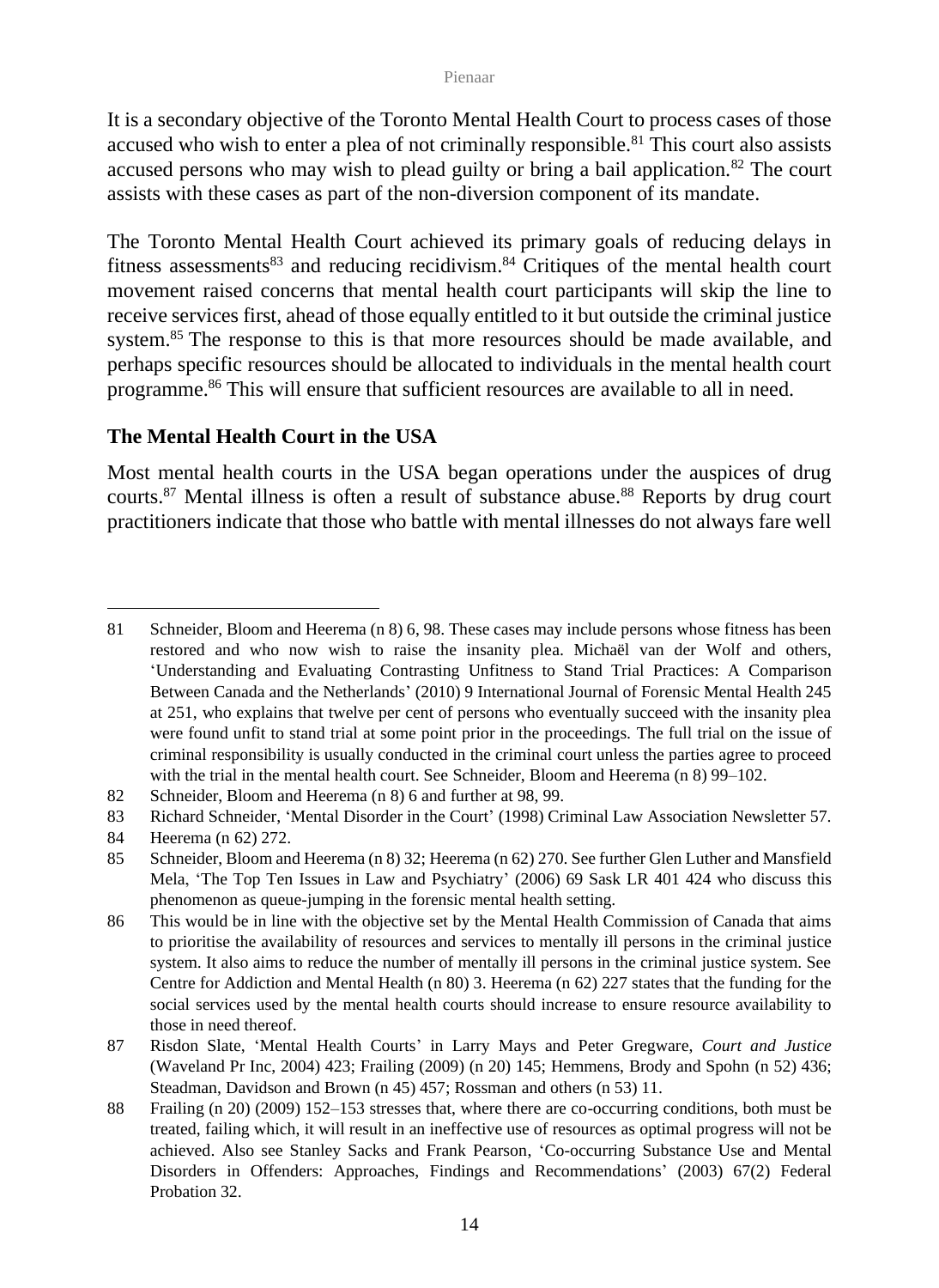in the drug court programmes, thus the idea of separate mental health courts gained momentum.<sup>89</sup>

In the USA, the mental health courts usually only hear non-violent (misdemeanour) offences.<sup>90</sup> The recent trend, however, seems to be for mental health courts to consider more serious offences.<sup>91</sup> The Brooklyn Mental Health Court opened its doors in 2002 and is regarded as a second-generation mental health court because it offers diversion in cases of petty crimes as well as felonies.<sup>92</sup>

The Brooklyn Mental Health Court's primary goals are to divert persons with serious and persistent mental illness away from prison into treatment programmes.<sup>93</sup> The Court strives to improve the criminal justice system's ability to identify, assess, and monitor accused persons with mental illness.<sup>94</sup> The court further aims to reduce the accused's time in the criminal justice system by expediting the determination of eligibility for diversion to the court-monitored treatment programme.<sup>95</sup>

<sup>89</sup> Frailing (2008) (n 20) 68; Schneider, Bloom and Heerema (n 8) 5 and Carol Fisher, 'Towards a New Understanding of Mental Health Courts' (2015) 54 The Judge's Journal 8.

<sup>90</sup> Schneider, Bloom and Heerema (n 8) 88. Also see John Parry, *Criminal Mental Health and Disability Law, Evidence and Testimony* (American Bar Association 2009) 191 where it is indicated that this was the initial focus of the mental health court but that the goals have changed over time as the justice department became more involved. See however, Bernstein and Seltzer (n 6) 152, 153 where this practice is questioned as it might exclude accused persons in need of mental health treatment who, because of their mental illnesses, committed more serious offences.

<sup>91</sup> Schneider, Bloom and Heerema (n 8) 88; Tammy Seltzer, 'Mental Health Courts: A Misguided Attempt to Address the Criminal Justice System's Unfair Treatment of People with Mental Illnesses' (2005) 11(4) Psychology, Public Policy and Law 570 576, 577 and Bernstein and Seltzer (n 6) 155 where it states that mental health courts consider crimes against the person, property and public order.

<sup>92</sup> Kelly O'Keefie, *The Brooklyn Mental Health Court Evaluation: Planning, Implementation, Courtroom Dynamics, and Participant Outcomes* (New York Centre for Court Innovation 2006) 4. Also see Frailing (2009) (n 20) 155 who discuss the Washoe County mental health court as a secondgeneration mental health court. See Schneider, Bloom and Heerema (n 8) 106. Second generation mental health courts rely on court staff to monitor treatment programmes, whereas the initial mental health courts relied on supervision by community treatment programmes.

<sup>93</sup> Matthew D'Emic, 'The Promise of Mental Health Courts: Brooklyn Criminal Justice System Experiments with Treatment as an Alternative to Prison' (2007) Criminal Justice 25. Also see O'Keefie (n 92) v.

<sup>94</sup> O'Keefie (n 92) 57.

<sup>95</sup> The average number of days from the first court appearance to the eligibility determination is twentyone. The determination period for those found not eligible, were eighteen days, whereas it was twenty-four days for those eventually found eligible. See O'Keefie (n 92) 21. See, however Henry Steadman, Alison Redlich, Patricia Griffin and others, 'From Referral to Disposition: Case Processing in Seven Mental Health Courts' (2005) 23(2) Behavioural Science and Law 215, 221 who report that the average time it takes for a mental health court to reach a decision on whether an accused is eligible for the mental health court programme, is thirty-two days.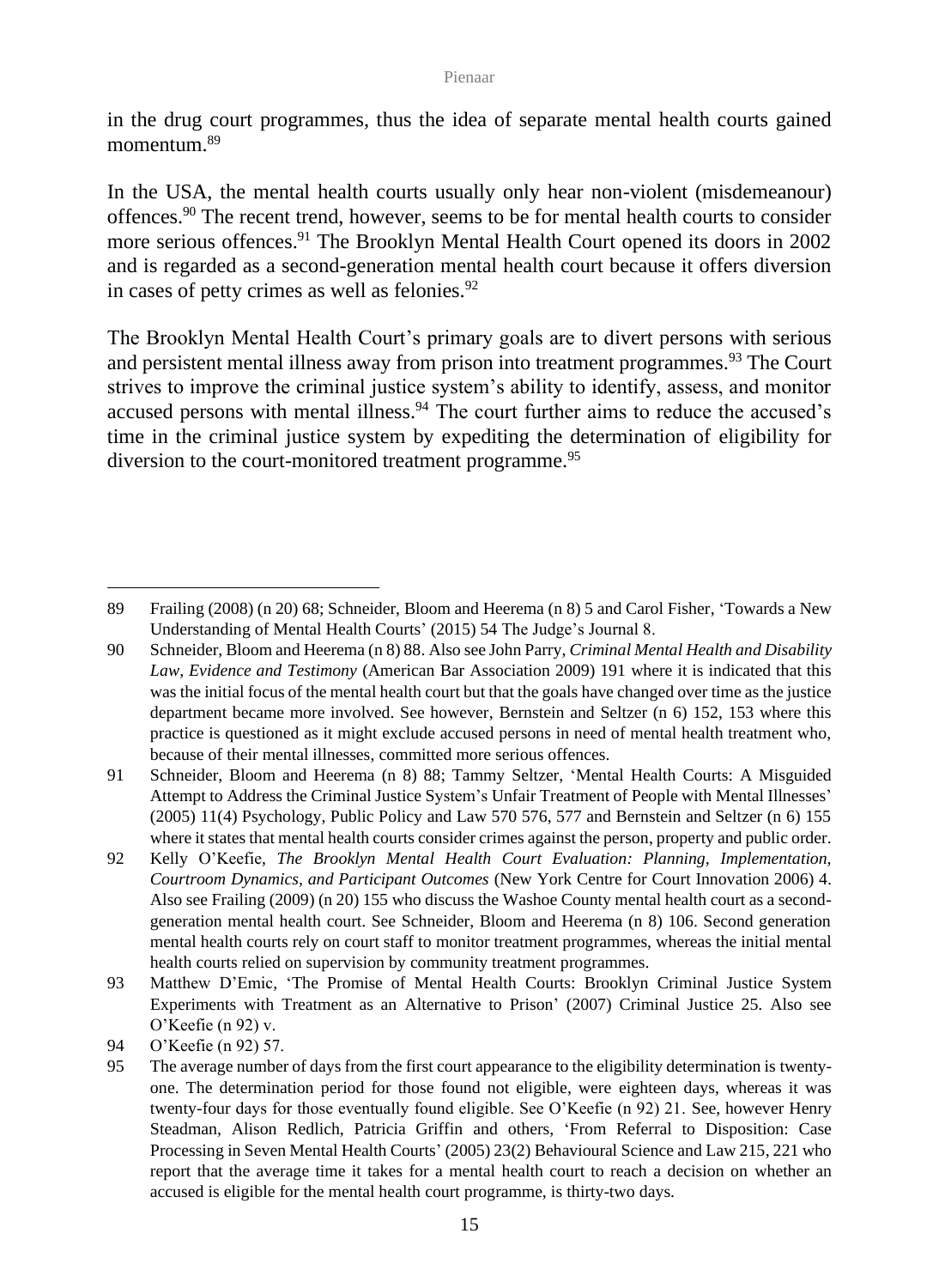The Court achieved its diversion goal by offering successful diversion programmes that prevent re-offending (particularly violent crime) by mentally ill persons.<sup>96</sup> The Court also succeeded in reducing the time spent by the accused in jail as more time is spent in the treatment programme. $97$  Studies found that mental health court participants also spend fewer days in psychiatric hospitals in the year after they have graduated from the mental health court programme than the year before their enrolment.<sup>98</sup> The same results applied concerning days spent in jail.<sup>99</sup>

Critiques of the mental health court movement in the USA raised concerns about the stigma attached to being labelled a mentally ill person, and that processing the case through a specialised mental health court docket contributes to the marginalisation of the mentally ill accused.<sup>100</sup>

A response to this argument offered by Slate is:

Surely, the possibility of avoiding a criminal record, obtaining appropriate treatment and averting future contact with the criminal justice system as a result of compliance with mental health court requirements and follow-up is less stigmatising, more encouraging and more compassionate than the repeated and callous recycling of persons with mental illness through the system. $101$ 

<sup>96</sup> Fisher (n 89) 10 where reduced recidivism is stated as one of the consistent outcomes reported by those who conducted research on the state of mental health courts in the USA.

<sup>97</sup> Albanese (n 52) 243 and O'Keefie (n 92) 3. The psycho-social functioning of mental health court participants has been found to improve during the mental health court treatment programme. See Eric Trupin and Henry Richards, 'Seattle's Mental Health Courts: Early Indicators of Effectiveness' (2003) 26(1) International Journal of Law and Psychiatry 33. This was also the case in the Brooklyn Mental Health Court according to O'Keefie (n 92) viii, 3. Also see Rossman and others (n 53) 17 where it is pointed out that the functioning of those who participated in the mental health court programme improved further than those who did not participate.

<sup>98</sup> Frailing (n 42) (2010) 209. Albanese (n 52) 243 confirms that mental health court participants are admitted to psychiatric hospitals less often than accused persons who do not participate in the programme. Also see O'Keefie (n 92) viii who confirms that this was also the case for the Brooklyn mental health court. See further Lurigio and Snowden (n 44) (2009) 209.

<sup>99</sup> Frailing (n 42) (2010) 209. Also see Fisher (n 89) 10 who reports that fewer days spent in incarceration is a success of mental health courts reported by those who conducted research on the outcomes across mental health courts in the USA. Also see O'Keefie (n 92) 3 who explains that they were significantly fewer in the year after the completion of the mental health court programme than the year prior to their enrolment therein.

<sup>100</sup> Nancy Wolff, 'Courts as Therapeutic Agents: Thinking Past the Novelty of Mental Health Courts' (2002) 30(3) Journal of the American Academy of Psychiatry 434. Also see Steven Lamberti and Robert Weisman, 'Persons with Severe Mental Disorders in the Criminal Justice System: Challenges and Opportunities' (2004) 75 Psychiatric Q 151 162 where this concern has been raised about diversion programmes in general.

<sup>101</sup> Slate (n 87) 431.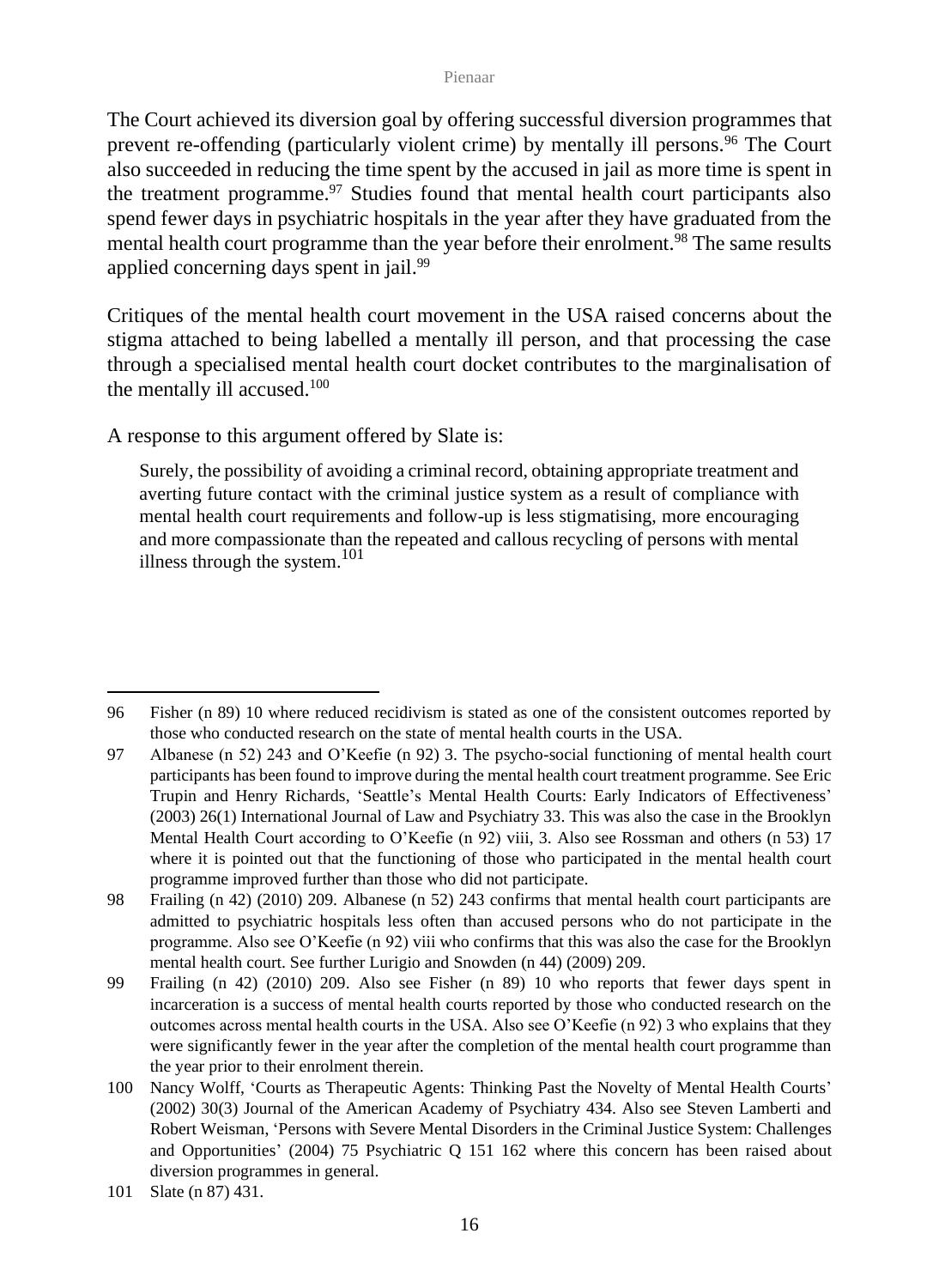A further response to the concern is to stress that the mentally ill accused's treatment in the mental health court is an improvement on the way their interests were served in the traditional criminal justice system.<sup>102</sup>

## Mental Health Courts for South Africa?

## **Introduction**

Since there are no formal pre-trial diversion programmes for the mentally ill accused in South Africa, mental health courts should be considered to fill this gap. In the discussion that follows, reasons similar to those behind the establishment of mental health courts in Canada and the USA are identified in the South African context. A mental health court in South Africa could be the answer to South African scholars' call to divert the mentally ill accused away from the criminal justice system. The scholars' suggestions for diversion are fleshed out below with due regard to some unique considerations for the establishment of mental health courts in South Africa

## **Similarities in Reasons for Establishing Mental Health Courts**

The lack of proper consideration of mental illness in the traditional criminal justice system is currently a challenge for South Africa, as inadequate provision is made to manage mentally ill accused persons throughout the criminal justice process.<sup>103</sup> The CPA's current provisions could arguably be perceived as contributing to the problem in that no orders are available to the court in the case of an accused who is fit to stand trial but is mentally ill. This accused's case will proceed through the traditional criminal process. Such an accused may, however, need mental health care treatment throughout his/her time in the criminal justice system, whether he/she is remanded in prison awaiting trial or not. The mentally ill remand detainee's position is especially concerning due to the severe lack of mental health services in South African prisons.

As in Canada, a further reason for establishing a mental health court would be to address the delays in resolving pre-trial issues; specifically, fitness to stand trial. As alluded to earlier, South Africa is currently experiencing severe delays with fitness assessments due to resource shortages in the forensic mental health care system. Once the accused eventually reaches the designated facility for assessment, he/she is assessed for a longer period than in Canada. According to South African law, the prescribed observation period is thirty days, $104$  as opposed to the compulsory five-day assessment period in

<sup>102</sup> See in general Susan Stephan and Bruce Winick, 'A Dialogue on Mental Health Courts' (2005) 103(1) Psychology, Public Policy and Law 507. Also see Schneider, Bloom and Heerema (n 8) 95.

<sup>103</sup> Gaps in the management process is explained in Department of Correctional Services (n 7) 19.

<sup>104</sup> Section 79 of the CPA. Opinion exists that thirty days is generally excessive for purposes of a psychiatric observation and that the requisite process for assessment can be conducted within a sevenday period in the event of a single psychiatrist assessing the accused. Shorter periods of assessment can lead to a reduction in the waiting period for assessment. See Pillay (n 12) (2014) 48 at 54. Also see in general Hennie Oosthuizen and T Verschoor, 'Verwysing van Onverhoorbare Beskuldigdes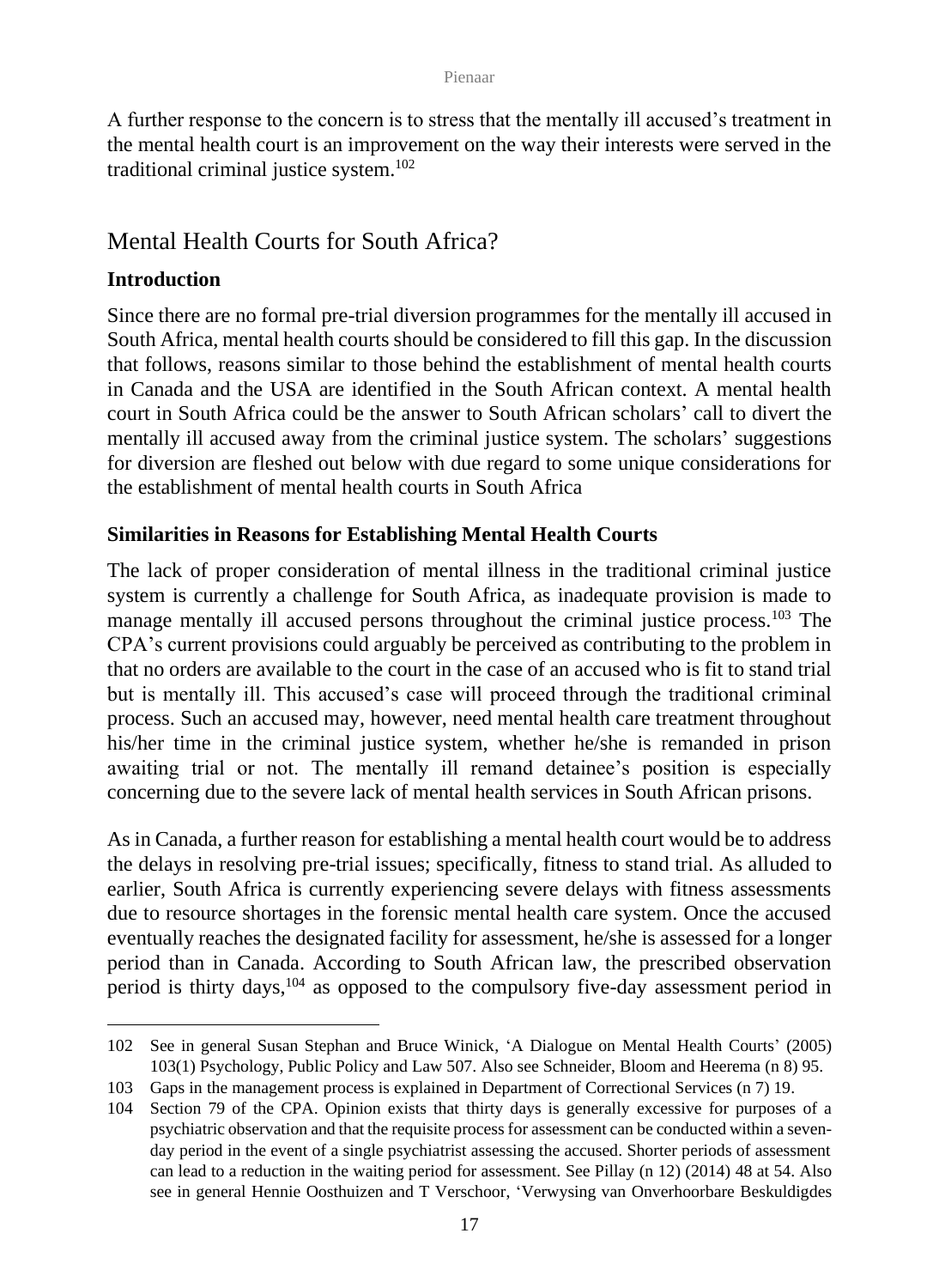Canada. It appears, therefore, that the mentally ill accused in the South African criminal justice system spends more time in the system for purposes of forensic assessment than is the case in Canada. The establishment of the mental health courts in Canada addressed such delays and had the added benefit of reducing recidivism which, in turn, reduces overcrowding in prisons.<sup>105</sup> For South Africa, overcrowding is a serious issue that requires urgent attention.<sup>106</sup>

Turning to mental health courts in the USA, these courts were established to reduce the time spent by mentally ill accused persons in the criminal justice system. Accused persons with suspected mental illness currently spend long periods in the South African criminal justice system awaiting fitness assessments, as explained above. In the USA, mental health courts were further established to improve the criminal justice system's ability to identify, assess, and monitor accused persons with mental illness in the criminal justice system. These are similar to the current challenges in the South African criminal justice system concerning the management of the cases involving mentally ill accused persons, including tracking accused persons in prison who need to undergo forensic assessment.<sup>107</sup> Mental illness is further often not detected by correctional personnel,<sup>108</sup> and as pointed out earlier, mental health treatment services in the correctional setting are lacking.

### **The Need for Formal Diversion of Mentally Ill Accused in South Africa**

The mentally ill accused in remand detention was identified as a vulnerable group<sup>109</sup> in need of special programmes.<sup>110</sup> The diversion for mentally ill accused persons could

en die Daarstelling van 'n Verhoorbaarheidvasstellingseenheid' (1993) 6 SACJ 155–164 who explore alternatives to admitting an accused to a psychiatric institution for purposes of a fitness assessment.

<sup>105</sup> Sirotich (n 22) 461.

<sup>106</sup> South Africa has the highest number of prisoners on the African continent and the ninth highest prison population in the world. See Department of Correctional Services (n 7) 53. As of 31 March 2019 the prison population stood at 162 875 whilst the approved bed space in correctional facilities was 118 572. These statistics confirm the problem with overcrowding as it shows that South African prisons currently hold 44 303 more prisoners than its maximum capacity. See Department of Correctional Services, *Annual Report 2018/2019* (Department of Correctional Services 2019) [<http://www.dcs.gov.za/wp-content/uploads/2019/12/DCS-Annual-Report-\\_web-version.pdf>](http://www.dcs.gov.za/wp-content/uploads/2019/12/DCS-Annual-Report-_web-version.pdf) accessed 25 October 2020.

<sup>107</sup> Pollsmoor Prison authorities, for instance, could not confirm the number of detainees who had to be assessed at the Valkenberg hospital. Chris Bateman, 'The Insanity of a Criminal Justice System' (2005) 95 (4) SAMJ 208 209. There is no system in place to officially determine which accused persons in detention have to be sent for observation.

<sup>108</sup> Some correctional facilities admit between 200 and 400 prisoners daily. This high number of admissions combined with a shortage of nursing staff makes it almost impossible to detect mental illnesses, especially since these conditions are not always 'visible' at first glance and are often only detected after further investigation*.* Department of Correctional Services (n 10) 87.

<sup>109</sup> Department of Correctional Services (n 7) 11.

<sup>110</sup> The Department of Correctional Services acknowledges that special measures must be taken to protect the human rights of remand detainees and mentions remand detainees with mental illness. See Department of Correctional Services, *Strategic Plan for 2015/2016-2019/2020* (Department of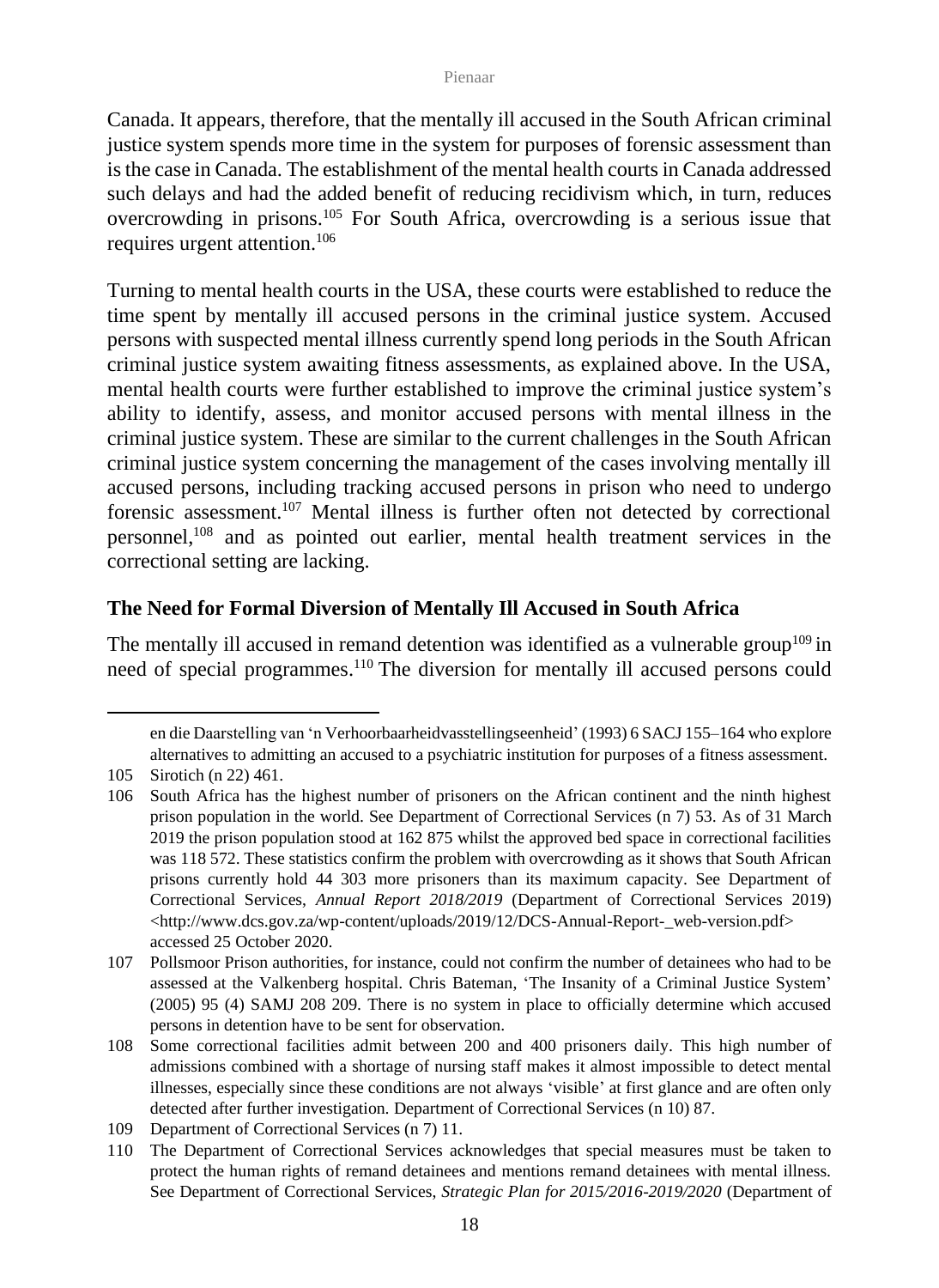serve as such a programme. South African scholars have long identified the need to divert the mentally ill accused from the criminal justice system. Cassim identified the need for diversion and suggested that the mentally ill accused be treated in the mental health care system rather than the criminal justice system.<sup>111</sup> She adds that such diversion could relieve the burden of backlogs on the criminal courts with cost- and timesaving in the long run.<sup>112</sup> These suggestions are in line with the aim set by mental health courts to divert mentally ill accused persons away from the criminal justice system into treatment programmes, which are more cost-effective<sup>113</sup> by breaking the costly cycle of crime and punishment, $114$  especially in the long run when treating a mentally ill individual in a non-prison setting. 115

Gagiano, Van Rensburg and Van Schoor<sup>116</sup> suggested that those with known psychiatric disorders and those who exhibit signs of mental illness should not be referred for forensic assessment in terms of the CPA. They should, therefore, not be channelled through the criminal justice system. Resources spent on such forensic assessments should instead be spent on community programmes where they could receive support.<sup>117</sup> They suggest that in the case of minor offences, the state should withdraw the charges and refer the accused for psychiatric treatment in terms of the relevant mental health legislation. $118$ 

The essence of the above suggestions is that accused persons with mental illness should be diverted away from the criminal justice system. This could be achieved by implementing a mental health court to divert qualifying accused persons with mental illness into appropriate treatment programmes. These suggestions confirm a need for an alternative criminal justice process for the mentally ill accused.

Correctional Services, 2014) 21 <http://www.dcs.gov.za/wp-content/uploads/2016/08/Strategic-Plan-2015-2016-2019-2020.pdf> accessed 20 August 2020.

<sup>111</sup> Cassim (n 3) 27.

<sup>112</sup> Cassim (n 3) 27 and Pillay (n 12) 48.

<sup>113</sup> Slinger and Roesch (n 69) 260. This is a goal of all problem-solving courts, including drug courts and community courts.

<sup>114</sup> William Rich, 'The Path of Mentally Ill Offenders' (2009) 36(1) Fordham Urban LJ 89 116, 117; Almquist and Dodd (n 56) vi and Frailing (2009) (n 20) 148. Treatment instead of incarceration is more cost effective and also prevents future hospitalisation which contributes to a long-term cost saving. See Torrey and others (n 40) 56.

<sup>115</sup> Heerema (2005) (n 62) 63. According to Slinger and Roesch (n 69) 259 the cost of incarcerating a mentally ill accused is almost twice as much as that of a non-mentally ill accused.

<sup>116</sup> CA Gagiano, PHJJ Van Rensburg and T Verschoor, 'Unnecessary Committals for Forensic Observation: Section 77 and 78 of the Criminal Procedure Act 51 of 1977' (1991) 108 SALJ 714 715.

<sup>117</sup> In the Free State in 1990, more than a 1000 individuals with schizophrenia were part of such a community programme. Gagiano, Van Rensburg and Verschoor (n 116) 717*.*

<sup>118</sup> Gagiano, Van Rensburg and Verschoor (n 116) 715*.* Also see Kruger (n 23) 159 who points out that it was common when the CPA just came into operation, that charges against mentally ill accused persons charged with minor offences such as minor assault, were withdrawn.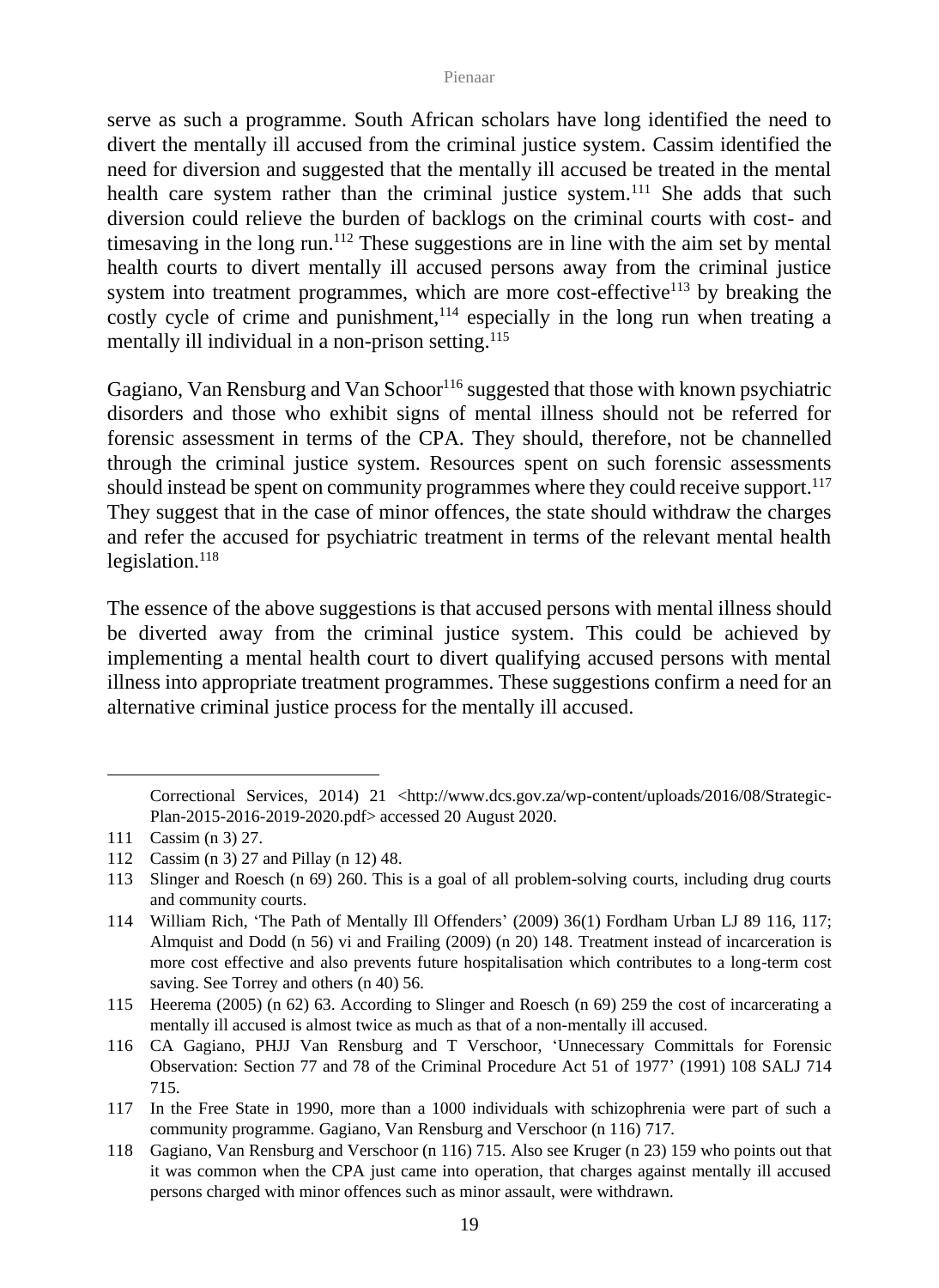## **Special Considerations for Establishing a Mental Health Court in South Africa**

Legislation and, in particular, the CPA will have to be amended to make provision for a mental health court in South Africa. Such amendments will have to specify which candidates qualify for diversion and which candidates should, nonetheless, be sent for forensic assessment.

Currently, every accused with suspected mental illness must be referred for forensic assessment in terms of the CPA. This mandatory referral results in a large number of forensic assessments for which there are long waiting lists. Gagiano and others<sup>119</sup> opine that the fact that section 77 to 79 of the Act allows any court to refer an accused for forensic assessment, without prior consultation with anyone—including a mental health care practitioner—contributes to the high number of forensic assessment referrals. They propose that only cases where there are complicated diagnostic problems should be referred for forensic assessment under the CPA and only after the court has heard evidence from a mental health care professional with training in forensic psychiatry.<sup>120</sup>

This suggestion is supported and can be implemented within the mental health court framework. A mental health court could decide which matters should be referred for formal forensic assessments and which matters are eligible for diversion. A specialised mental health court with a diversion component, similar to the Toronto Mental Health Court model, would be ideal for South Africa. This model will also enable the court to assist accused persons with mental illness in other ways, for example it could be approached by an accused who does not qualify for diversion to apply for bail while awaiting forensic assessment. The court could also assist mentally ill accused persons in entering a guilty plea or employing the insanity defence. A mental health court model that accepts all cases involving mentally ill accused persons regardless of the seriousness of the offence will help reduce the case back log in criminal courts. This does not, however, mean that all mentally ill accused persons should automatically qualify for diversion. Whether diversion should be reserved for minor offences (as the case is in Toronto) or whether those who committed serious offences should also be eligible for diversion (as the case is in Brooklyn) will have to be determined in due course.

Alternatively, separate legislation containing a justice process for mentally ill accused persons could be considered. The goals of such an Act could be similar to the Child Justice Act. All cases involving mental illness should then be referred to the mental health court via such law. Where diversion is not suitable, the case can be heard by the mental health court with the involvement of mental health professionals. This correlates with the Toronto Mental Health Court model, where the court assists all accused persons

<sup>119</sup> Gagiano, Van Rensburg and Verschoor (n 116) 715.

<sup>120</sup> Gagiano, Van Rensburg and Verschoor (n 116) 716, 717 suggest that consultation with the forensic team will serve as a further sifting procedure to ensure that only cases with difficult diagnostic problems are sent for observation.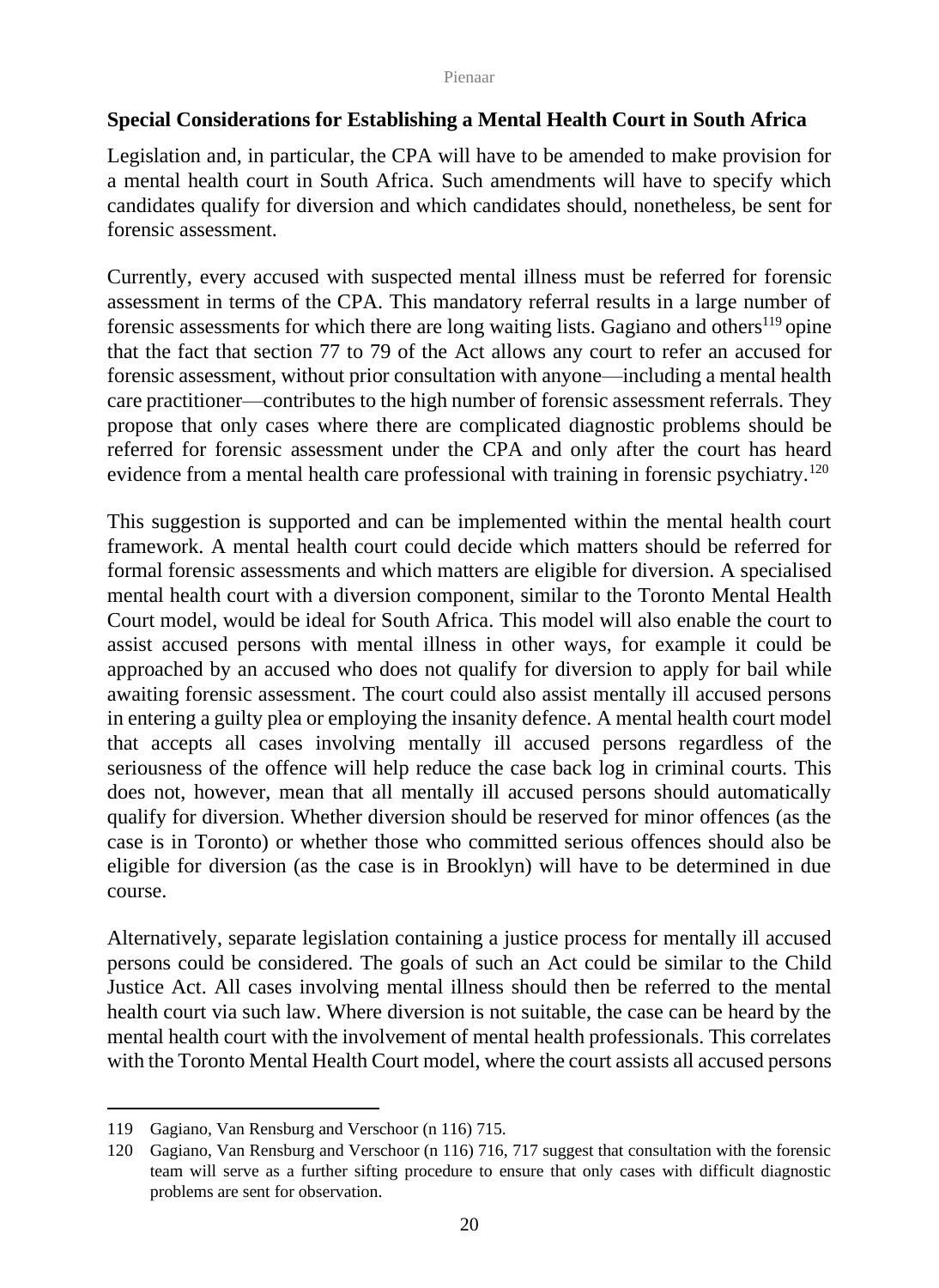with mental illness, regardless of the seriousness of the offence. Diversion is, however, reserved for those who committed minor offences.

The decision about which matters should be formally assessed and which ones should be diverted into treatment programmes should be taken by a multi-disciplinary team employed at the mental health court. The early involvement of mental health care expertise in the criminal justice system will ensure that cases involving mental illness are dealt with effectively and with requisite skills. These professionals could, for example, do screenings at the court, ensuring that only those in serious need of treatment or in respect of whom observation is essential will be sent for off-site forensic assessments. All other cases can be channelled into treatment programmes that do not necessarily require in-patient care. This approach will relieve the burden on the mental health care institutions currently tasked with forensic assessments of all mentally ill accused referred for observation.<sup>121</sup> Diversion and selective referrals to forensic assessment will have to be incorporated into the relevant legislation such as the CPA or the specific mental health justice legislation as proposed above.

Lastly, the Mental Health Care Act 17 of 2002 will most likely have to be amended to acknowledge referrals from the mental health court and to identify facilities that will accept such patients and on which basis. The maximum length of the treatment programmes will also have to be stated.

## Conclusion

Alternative criminal justice processes for mentally ill accused persons in South Africa should be considered, given the lack of formal diversion for the mentally ill accused. Mental health courts, as a creative alternative to the traditional criminal justice process, show promise.

Mental health courts that involve expertise from both the legal and mental healthcare fields could provide the mentally ill who are in conflict with the law, with the opportunity to receive much-needed treatment rather than incarceration.<sup>122</sup> Therapeutic jurisprudence as the vehicle through which justice is delivered in these courts, creates opportunities for the law to address mental illness as the underlying cause for the accused's contact with the criminal justice system. This approach will enhance the possibility of rehabilitation of the accused. Reduced recidivism (and, as a consequence, reduced overcrowding) has also been proven to be a by-product of therapeutic jurisprudence. A therapeutic response to mental illness is promoted as it is more appropriate and effective than the traditional response of punishment and incarceration.

<sup>121</sup> This is at least the case in South Africa according to Schutte (n 4) 67.

<sup>122</sup> Lamberti and Weisman (n 100) 162.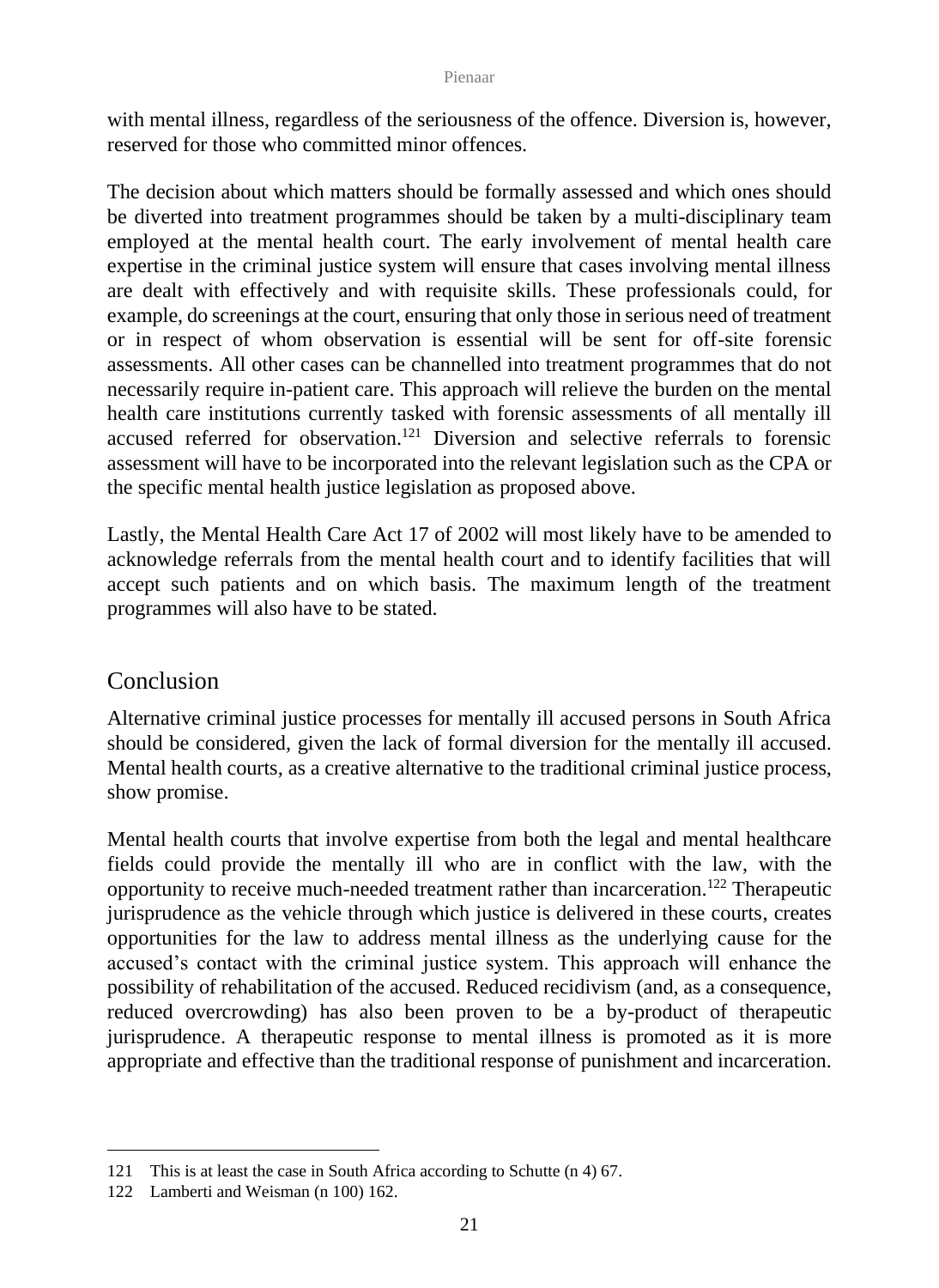Mental health courts in Canada and the USA were established to address cases involving mentally ill accused persons, since the traditional criminal justice system was illequipped to do so. These courts set out to address challenges such as delays in fitness assessments, long periods spent by mentally ill accused persons in the criminal justice system, poor management of cases involving mental illness and lack of proper consideration of mental illness throughout the criminal process. These courts changed how cases involving mental illness are dealt with in the criminal justice system and appear to have been successful in the goals they set out to achieve.

The South African criminal justice system is currently facing challenges similar to those experienced by the Canadian and American criminal justice systems before the establishment of mental health courts. Considering the goals achieved by mental health courts in these jurisdictions and the beneficial changes that they brought concerning the processing of cases involving mental illness, it stands to reason that South Africa could benefit from a similar initiative. A mental health court or a similar alternative justice process for the mentally ill accused could be incorporated into South African law by amendment of the relevant legislation such as the CPA. Alternatively, new legislation that introduces formal diversion options for the mentally ill accused can be tabled.

A mental health court is certainly not proposed as the ultimate solution to the current challenges faced by the South African criminal justice system regarding cases involving mental illness. However, it could alleviate some of its burdens.

## References

Albanese J, *Criminal Justice* (SAGE publications 2013).

- Almquist L and Dodd E, *Mental Health Courts: A Guide to Research-informed Policy and Practice* (New York, Council of State Governments Justice Centre 2009) vi [<https://bja.ojp.gov/sites/g/files/xyckuh186/files/Publications/CSG\\_MHC\\_Research.pdf>](https://bja.ojp.gov/sites/g/files/xyckuh186/files/Publications/CSG_MHC_Research.pdf).
- Bakht N, 'Problem Solving Courts as Agents of Change' (2005) 50 Criminal Law Quarterly.
- Barrett J and Shandler R, *Mental Disorder in Canadian Criminal Law* (Thomson Reuters Canada Limited 2006).
- Bateman C, 'The Insanity of a Criminal Justice System' (2005) 95 (4) South African Medical Journal.
- Bernstein R and Seltzer T, 'Criminalization of People with Mental Illness: The Role of Mental Health Courts in System Reform' (2003) 7 (1) University of the District of Columbia Law Review.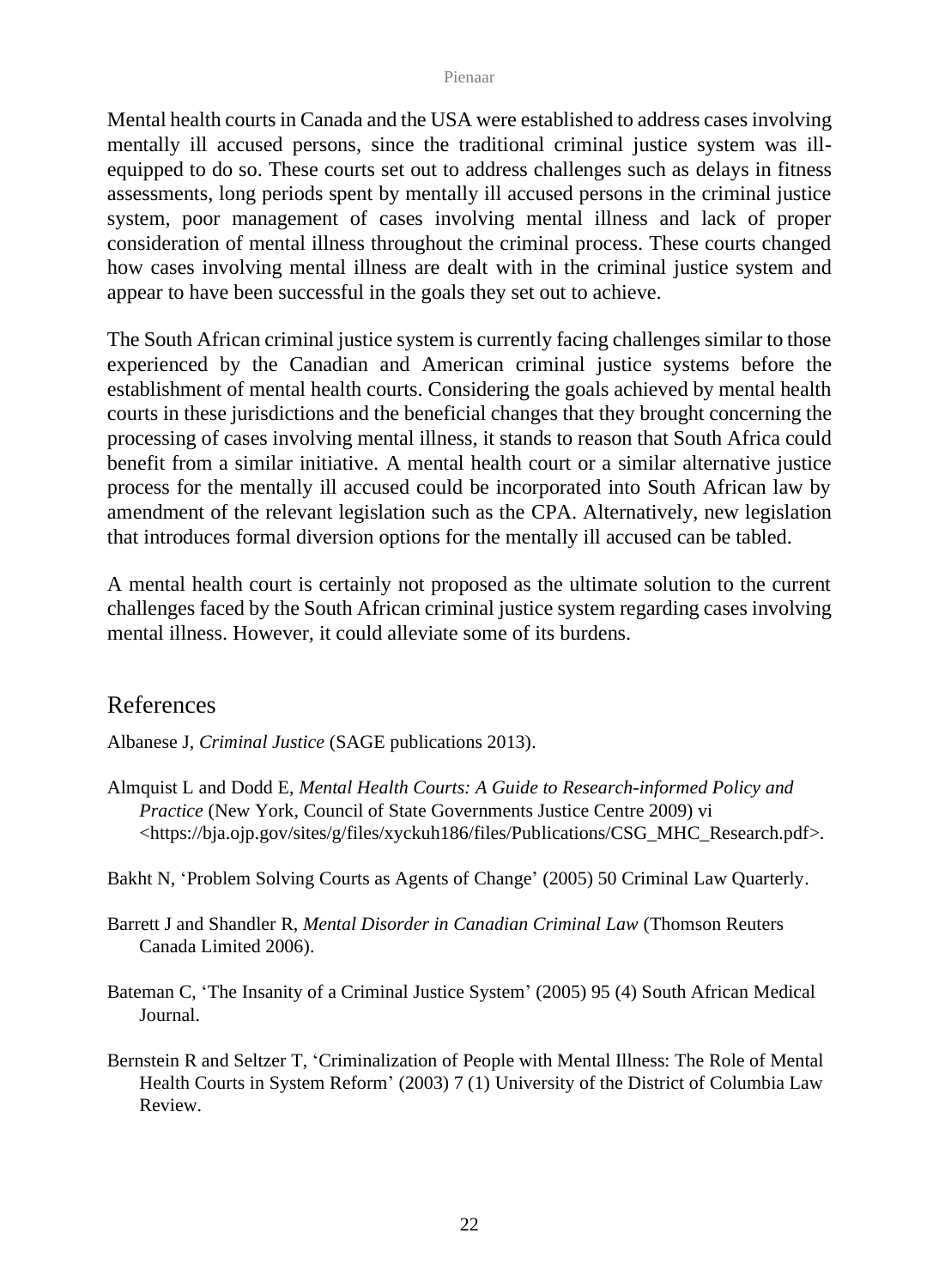- Canadian Mental Health Association, *Police and Mental Illness: Increased Interactions* (Canadian Mental Health Association 2005) <https://www.publicsafety.gc.ca/lbrr/archives/cnmcs-plcng/cn34078-2005-1-eng.pdf> accessed 13 March 2020.
- Cassim F, 'The Accused Person's Competency to Stand Trial—a Comparative Perspective' (2004) 45(1) Codicillus.
- Centre for Addiction and Mental Health, *Evidence Summary: Mental Health Diversion Framework in Canada* (Centre for Addiction and Mental Health 2014) 4 [<http://www.antoniocasella.eu/archipsy/Canada\\_diversion\\_April2014.pdf>](http://www.antoniocasella.eu/archipsy/Canada_diversion_April2014.pdf) accessed 20 March 2020.
- Centre for Applied Legal Studies, *A Measure of Last Resort: Research Report on Remand Detention in South Africa* (Centre for Applied Legal Studies 2013) [<https://www.wits.ac.za/media/wits-university/faculties-and-schools/commerce-law-and](https://www.wits.ac.za/media/wits-university/faculties-and-schools/commerce-law-and-management/research-entities/cals/documents/programmes/rule-of-law/resources/A%20measure%20of%20last%20resort%20Research%20report%20on%20remand%20detention%20in%20South%20Africa.pdf)[management/research-entities/cals/documents/programmes/rule-of](https://www.wits.ac.za/media/wits-university/faculties-and-schools/commerce-law-and-management/research-entities/cals/documents/programmes/rule-of-law/resources/A%20measure%20of%20last%20resort%20Research%20report%20on%20remand%20detention%20in%20South%20Africa.pdf)[law/resources/A%20measure%20of%20last%20resort%20Research%20report%20on%20r](https://www.wits.ac.za/media/wits-university/faculties-and-schools/commerce-law-and-management/research-entities/cals/documents/programmes/rule-of-law/resources/A%20measure%20of%20last%20resort%20Research%20report%20on%20remand%20detention%20in%20South%20Africa.pdf) [emand%20detention%20in%20South%20Africa.pdf>](https://www.wits.ac.za/media/wits-university/faculties-and-schools/commerce-law-and-management/research-entities/cals/documents/programmes/rule-of-law/resources/A%20measure%20of%20last%20resort%20Research%20report%20on%20remand%20detention%20in%20South%20Africa.pdf) accessed 14 April 2020.
- Clarke C, 'Message in a Bottle for Unknowing Defenders: Strategic Plea Negotiations Persist in South African Criminal Courts' (1999) 32(2) Comparative and International Law Journal of Southern Africa.
- Coghlan S and Harden S, 'The Queensland Mental Health Court: A Unique Model' (2019) 16(4) British Journal of Psychiatry International <https://doi.org/10.1192/bji.2019.11>
- D'Emic M, 'The Promise of Mental Health Courts: Brooklyn Criminal Justice System Experiments with Treatment as an Alternative to Prison' (2007) Criminal Justice.
- Denckla G and Berman D, *Rethinking the Revolving Door* (Court Innovation 2001) [<www.courtinnovation.org/sites/default/files/rethinkingtherevolvingdoor.pdf>](http://www.courtinnovation.org/sites/default/files/rethinkingtherevolvingdoor.pdf) accessed 7 March 2019.
- Department of Correctional Services *Annual Report 2018/2019* (Department of correctional services 2019) [<http://www.dcs.gov.za/wp-content/uploads/2019/12/DCS-Annual-Report-](http://www.dcs.gov.za/wp-content/uploads/2019/12/DCS-Annual-Report-_web-version.pdf) [\\_web-version.pdf>](http://www.dcs.gov.za/wp-content/uploads/2019/12/DCS-Annual-Report-_web-version.pdf) accessed 25 October 2020.
- Department of Correctional Services *Discussion Document on Management of Remand Detainees in South Africa* (Department of Correctional Services 2013) <https://www.yumpu.com/en/document/view/4539584/management-of-remand-detaineesin-south-africa-dcs-home> accessed 20 June 2019.
- Department of Correctional Services: *Strategic Plan for 2015/2016-2019/2020* (Department of Correctional Services, 2014) 21 <http://www.dcs.gov.za/wpcontent/uploads/2016/08/Strategic-Plan-2015-2016-2019-2020.pdf> accessed 20 August 2020.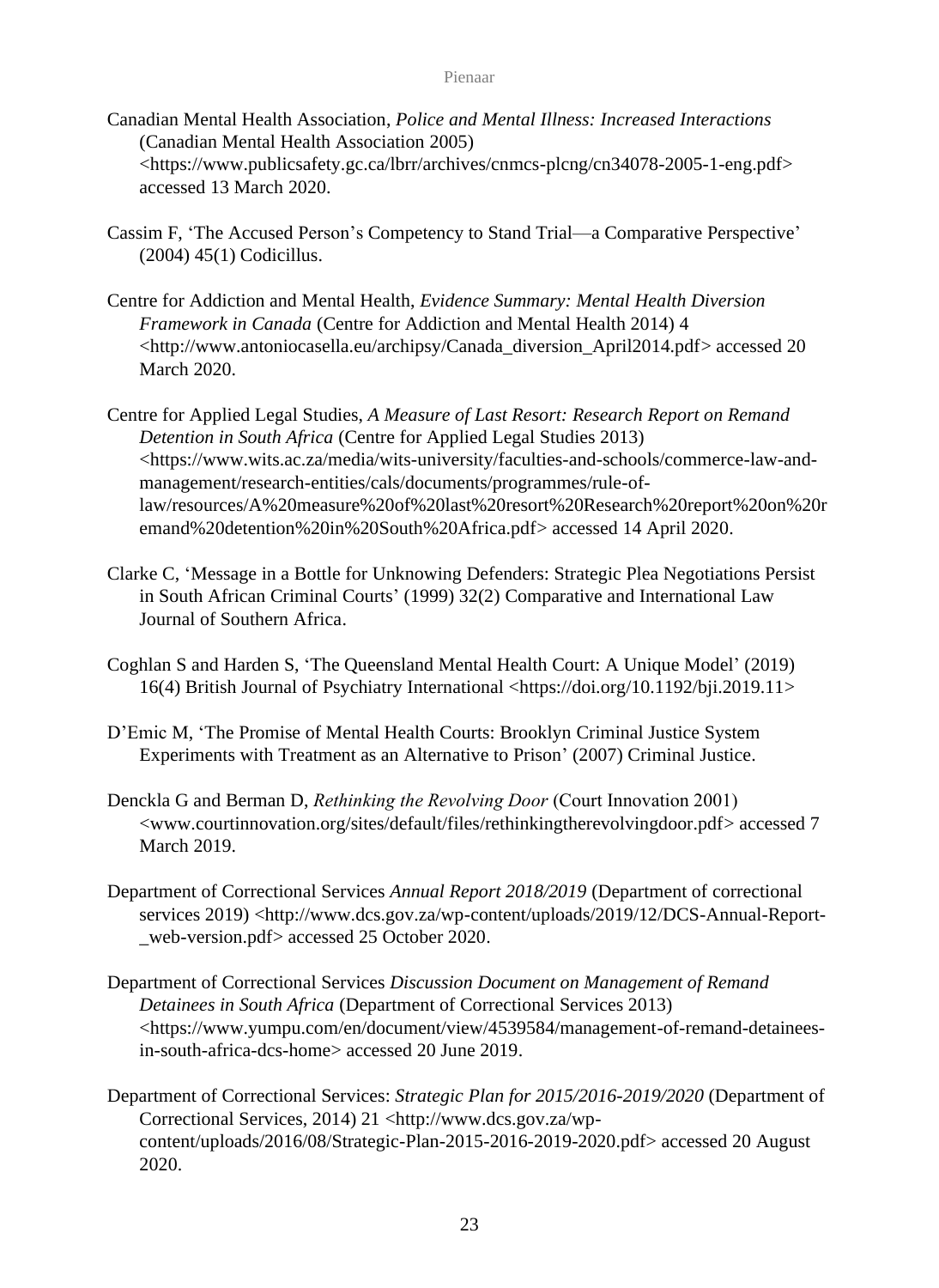- Department of Correctional Services *White Paper on Remand Detention Management in South Africa* (Department of Correctional Services 2014) [<https://www.gov.za/sites/default/files/gcis\\_document/201607/white-paper-remand](https://www.gov.za/sites/default/files/gcis_document/201607/white-paper-remand-detention-management-south-africaa.pdf)[detention-management-south-africaa.pdf>](https://www.gov.za/sites/default/files/gcis_document/201607/white-paper-remand-detention-management-south-africaa.pdf) accessed 14 June 2019.
- Draine J, Wilson A and Pogorzelski W, 'Limitations and Potential in Current Research on Services for People with Mental Illness in the Criminal Justice System' (2007) 45(3/4) Journal of Offender Rehabilitation <https://doi.org/10.1300/J076v45n03\_07>
- Dupuls T, MacKay R and Nicol J, Current Issues in Mental Health in Canada: Mental Health and the Criminal Justice System (Parliamentary Information and Research Service 2013).
- Fisher C, 'Towards a New Understanding of Mental Health Courts' (2015) 54 The Judge's Journal.
- Frailing K, 'The Genesis of Mental Health Courts in the USA and their Possible Applicability for the United Kingdom' (2008) 4(1) Cambridge Student Law Review.
- Frailing K, 'How Mental Health Courts Function' (2010) 33(4) International Journal of Law and Psychiatry <https://doi.org/10.1016/j.ijlp.2010.06.001>
- Frailing K, 'Issues Affecting Outcomes for Mental Health Court Participants' (2009) 5(1) Cambridge Student Law Review.
- Gagiano CA, Van Rensburg PHJJ and Verschoor T, 'Unnecessary Committals for Forensic Observation: Section 77 and 78 of the Criminal Procedure Act 51 of 1977' (1991) 108 South African Law Journal.
- Garner S and Hafemeister T, 'Restorative Justice, Therapeutic Jurisprudence and Mental Health Courts: Finding a Better Means to Respond to Offenders with a Mental Disorder' (2003) 60(1) Developments in Mental Health Law.
- Goldberg S, *Judging for the 21st Century: A Problem Solving Approach* (National Judicial Institute 2005).
- Heerema M, 'An Introduction to the Mental Health Court Movement and its Status in Canada' (2005) 50 Criminal Law Quarterly.
- Hemmens C, Brody D and Spohn C, *Criminal Courts. A Contemporary Perspective* (SAGE publications 2013).
- Kaliski S (ed), *Psychological Assessment in South Africa* (Oxford University Press 2006).
- Kaliski S, Borchers M and Williams F, 'Defendants are Clueless—the 30-day Psychiatric Observation' (1997) 87(10) South African Medical Journal <https://doi.org/10.1016/S1353-1131(98)90022-0>
- Kruger A, Mental Health Law in South Africa (Butterworths 1980).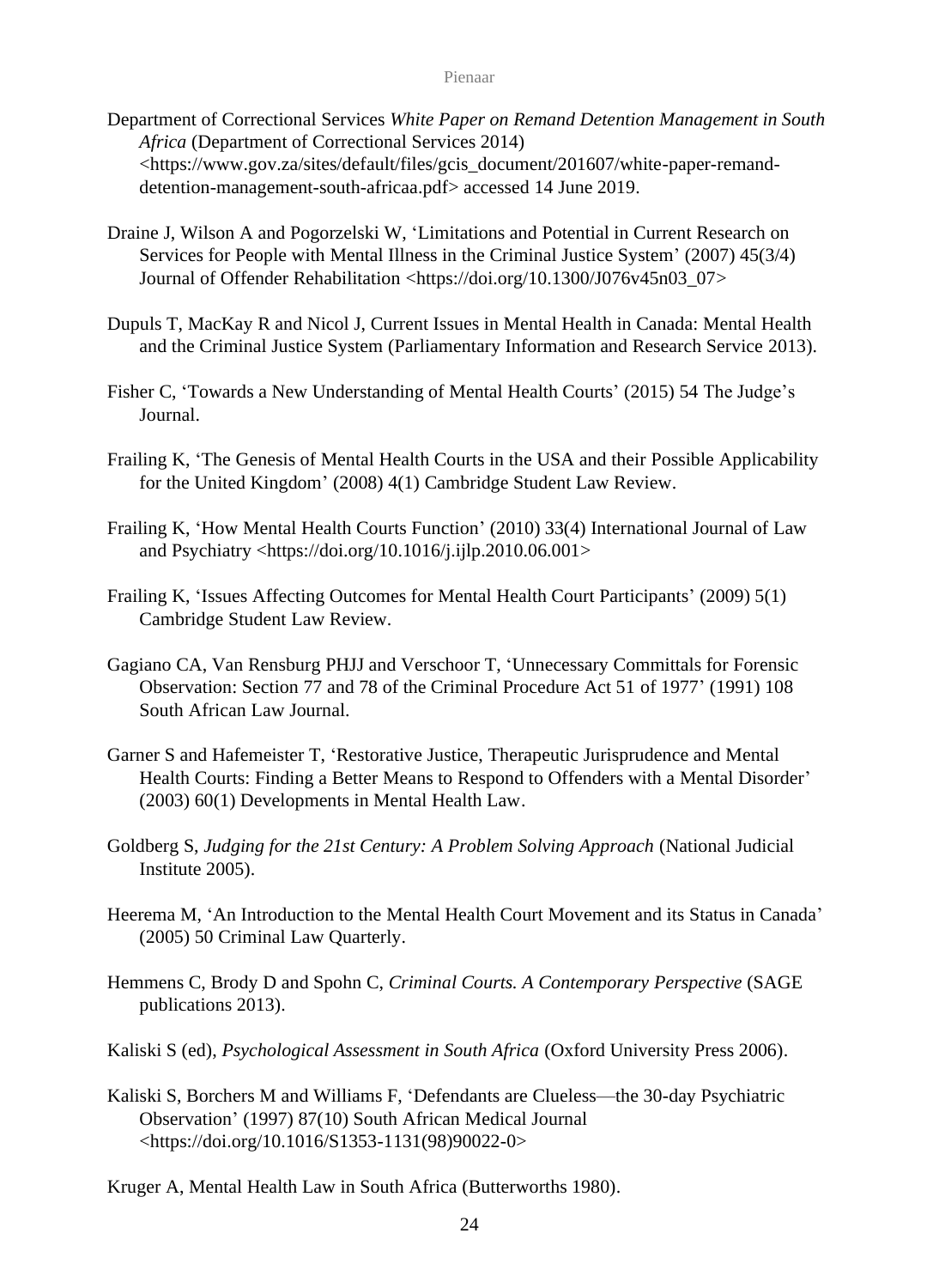- Lamberti S and Weisman R, 'Persons with Severe Mental Disorders in the Criminal Justice System: Challenges and Opportunities' (2004) 75 Psychiatric Quarterly <https://doi.org/10.1023/B:PSAQ.0000019756.34713.c3>
- Landman A and Landman W, *A Practitioner's Guide to the Mental Health Care Act* (Juta 2014).
- Lurigio A and Snowden J, 'Putting Therapeutic Jurisprudence into Practice: The Growth, Operations, and Effectiveness of Mental Health Courts' (2009) 30(2) The Justice System Journal.
- Luther G and Mela M, 'The Top Ten Issues in Law and Psychiatry' (2006) 69 Saskatchewan Law Review.
- Mujuzi J, 'Diversion in the South African Criminal Justice System. Emerging Jurisprudence' (2015) 1 South African Journal of Criminal Justice.
- National Judicial Institute, *Problem-solving in Canada's Courtrooms. A Guide to Therapeutic Justice* (National Judicial Institute 2011) 10 [<https://www.nji](https://www.nji-inm.ca/index.cfm/publications/problem-solving-in-canada-s-courtrooms-a-guide-to-therapeutic-justice-2nd-edition/?langSwitch=en)[inm.ca/index.cfm/publications/problem-solving-in-canada-s-courtrooms-a-guide-to](https://www.nji-inm.ca/index.cfm/publications/problem-solving-in-canada-s-courtrooms-a-guide-to-therapeutic-justice-2nd-edition/?langSwitch=en)[therapeutic-justice-2nd-edition/?langSwitch=en>](https://www.nji-inm.ca/index.cfm/publications/problem-solving-in-canada-s-courtrooms-a-guide-to-therapeutic-justice-2nd-edition/?langSwitch=en) accessed 31 March 2021.
- National Prosecuting Authority of South Africa, *Prosecution Policy* (National Prosecuting Authority 2013) 24–29 <https://www.npa.gov.za/sites/default/files/Library/Prosecution%20Policy%20%28Final% 20as%20Revised%20in%20June%202013.%2027%20Nov%202014%29.pdf> accessed 17 December 2020.
- O'Keefie K, *The Brooklyn Mental Health Court Evaluation: Planning, Implementation, Courtroom Dynamics, and Participant Outcomes* (New York Centre for Court Innovation 2006).
- O'Shaughnessy R, 'AAPL Practice Guideline for the Forensic Psychiatric Evaluation of Competence to Stand Trial: Canadian Legal Perspective' (2007) 35(4) The Journal of the American Academy of Psychiatry and the Law.
- Odegaard A, 'Therapeutic Jurisprudence: The Impact of Mental Health Courts on the Criminal Justice System' (2007) 83(1) North Dakota Law Review.
- Oosthuizen H and Verschoor T, 'Verwysing van Onverhoorbare Beskuldigdes en die Daarstelling van 'n Verhoorbaarheidvasstellingseenheid' (1993) 6 South African Journal of Criminal Justice.
- Parry J, *Criminal Mental Health and Disability Law, Evidence and Testimony* (American Bar Association 2009).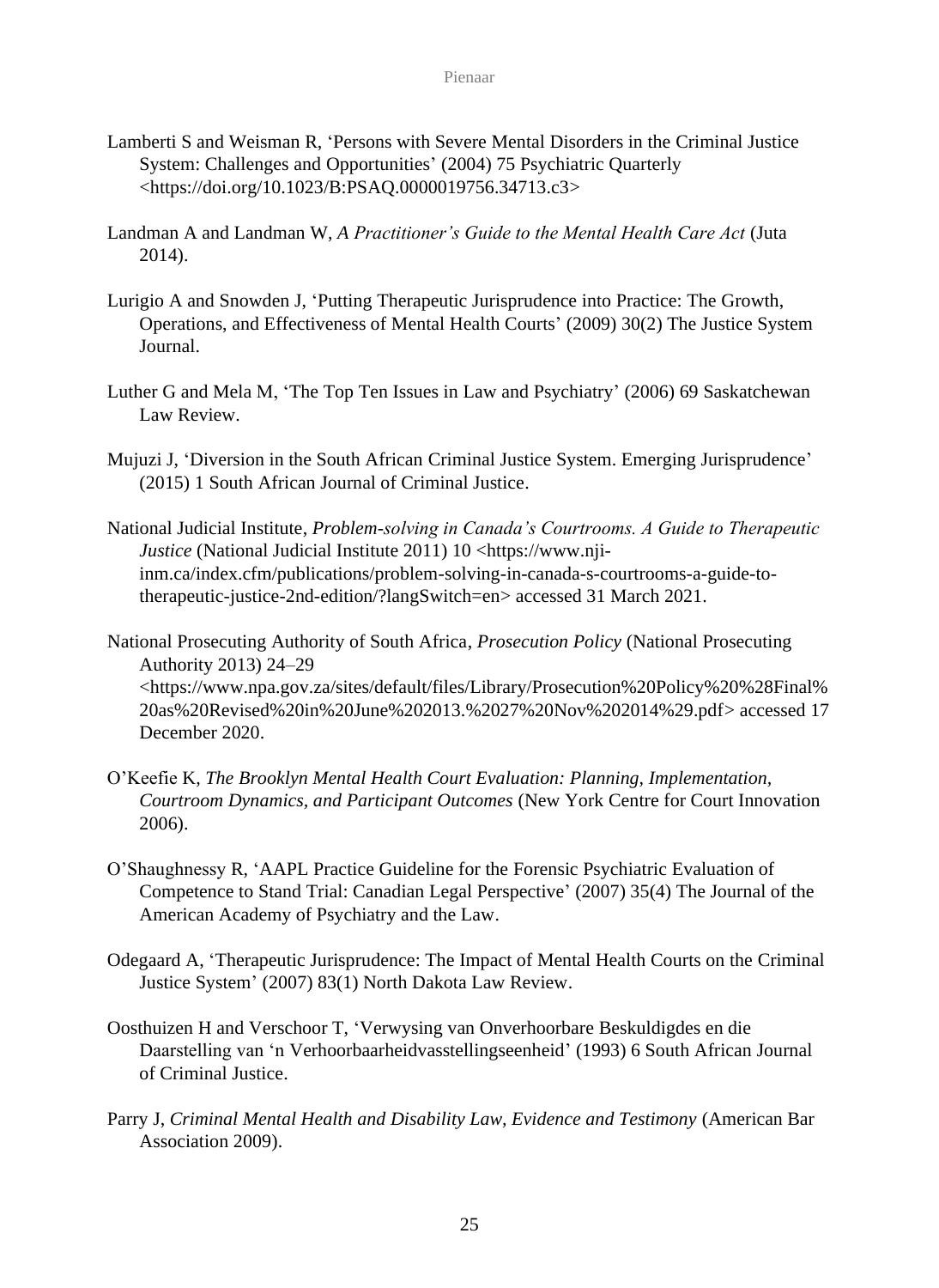- Pienaar L, 'Low-threshold Fitness Test in South Africa and the USA: Consequences for the Fit but Mentally Ill Accused' (2019) 52(1) Comparative and International Law Journal of Southern Africa.
- Pienaar L, 'The Unfit Accused in the South African Criminal Justice System: From Automatic Detention to Unconditional Release' (2018) 31(1) South African Journal of Criminal Justice.
- Pillay A, 'Competency to Stand Trial and Criminal Responsibility Examinations: Are there Solutions to the Extensive Waiting List?' (2014) 44(1) South African Journal of Psychology <https://doi.org/10.1177/0081246313516263>
- Pillay A, 'Could *S v Pistorius* Influence Reform in the Traditional Forensic Mental Health Evaluation Format?' (2014) 44(4) South African Journal of Psychology <https://doi.org/10.1177/0081246314553336>
- Read A, 'Psychiatric Deinstitutionalisation in BC: Negative Consequences and Possible Solutions' 2009(1) University of British Columbia Medical Journal.
- Redlic A, Steadman H, Monahan J, Robbins P and Petrila J, 'Patterns of Practice in Mental Health Courts: A National Survey' (2006) 30(3) Law and Human Behaviour <https://doi.org/10.1007/s10979-006-9036-x>
- Reiksts M, 'Mental Health Courts in Canada' (2008) Law Now.
- Richardson E, Thom K, and McKenna B, 'The Evolution of Problem-solving Courts in Australia and New Zealand: A Trans-Tasman comparative perspective' In Richard Wiener and Eve Brank (eds), *Problem Solving Courts: Social Science and Legal Perspectives* (Springer Science and Business Media 2014) <https://doi.org/10.1007/978-1-4614-7403- 6\_11>
- Rich W, 'The Path of Mentally Ill Offenders' (2009) 36(1) Fordham Urban Law Journal.
- Rossman S, Buck Willison J, Mallik-Kane K, Kim K, Debus-Sherrill S, Downey PM, *Criminal Justice Interventions for Offenders with Mental Illness: Evaluation of Mental Health Courts in Bronx and Brooklyn* (New York, USA National Institute of Justice 2012) <https://doi.org/10.1037/e526732013-001>
- Ryan S and Whelan D, 'Diversion of Offenders with Mental Dsorders: Mental Health Courts' (2012) 1 Web Journal of Current Legal Issues.
- Sacks S and Pearson F, 'Co-occurring Substance Use and Mental Disorders in Offenders: Approaches, Findings and Recommendations' (2003) 67(2) Federal Probation.

Schneider R, 'Mental Disorder in the Court' (1998) Criminal Law Association Newsletter

Schneider R, Bloom H and Heerema M, Mental Health Courts—Decriminalizing the Mentally Ill (Irwin Law 2007).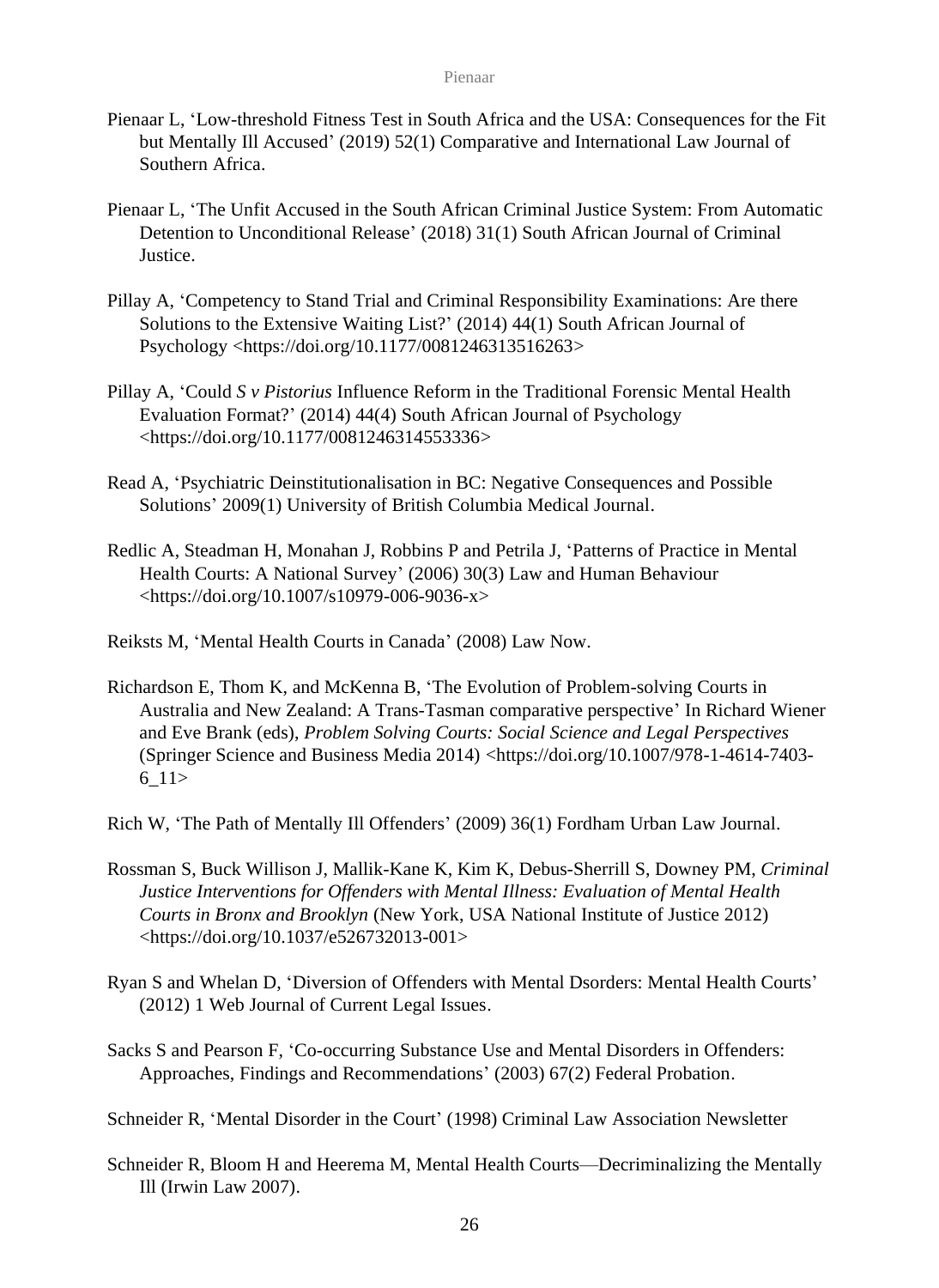- Schutte T, '"Single" Versus "Panel" Appointed Forensic Mental Observations: Is the Referral Process Ethically Justifiable' (2013) 6(2) South African Journal of Bioethics and Law <https://doi.org/10.7196/sajbl.286>
- Seltzer T, 'Mental Health Courts: A Misguided Attempt to Address the Criminal Justice System's Unfair Treatment of People with Mental Illnesses' (2005) 11(4) Psychology, Public Policy and Law <https://doi.org/10.1037/1076-8971.11.4.570>
- Simpson B and Chipps J, 'Mental Health Legislation: Does it Protect the Rights of People with Mental Health Problems?' (2012) 48(1) Social Work <https://doi.org/10.15270/48-1-104>
- Sirotich F, 'The Criminal Justice Outcomes of Jail Diversion Programs for Persons with Mental Illness: A Review of the Evidence' (2009) 37(4) J Am Acad Psychiatry Law.
- Slate R, 'Mental Health Courts' in Larry Mays and Peter Gregware, *Court and Justice* (Waveland Pr Inc 2004).
- Slinger E and Roesch R, 'Problem-solving Courts in Canada: A Review and a Call for Empirically-based Evaluation Methods' (2010) 3(4) International Journal of Law and Psychiatry <https://doi.org/10.1016/j.ijlp.2010.06.008>
- Slobogin C, Rai A and Reisner R, *Law and the Mental Health System Civil and Criminal Aspects* (5th edn, West 2008).
- Stafford K and Wygant D, 'The Role of Competency to Stand Trial in Mental Health Courts'  $(2005)$  23(2) Behavioural Sciences and the Law <https://doi.org/10.1002/bsl.649>
- Steadman H, Davidson S and Brown C, 'Law and Psychiatry: Mental Health Courts: Their Promise and Unanswered Questions' (2001) 52(4) Psychiatric Services <https://doi.org/10.1176/appi.ps.52.4.457>
- Steadman H, Redlich A, Griffin P and others, 'From Referral to Disposition: Case Processing in Seven Mental Health Courts' (2005) 23(2) Behavioural Sciences and the Law <https://doi.org/10.1002/bsl.641>
- Stephan S and Winick B, 'A Dialogue on Mental Health Courts' (2005) 103(1) Psychology, Public Policy and Law.
- Torrey and others, *Criminalizing the Seriously Mentally Ill. The Abuse of Jails as Mental Hospitals* (Public Citizen's Health Research Group and the National Alliance for the Mentally Ill 1992).
- Trupin E and Richards H, 'Seattle's Mental Health Courts: Early Indicators of Effectiveness' (2003) 26(1) International Journal of Law and Psychiatry <https://doi.org/10.1016/S0160- 2527(02)00202-9>